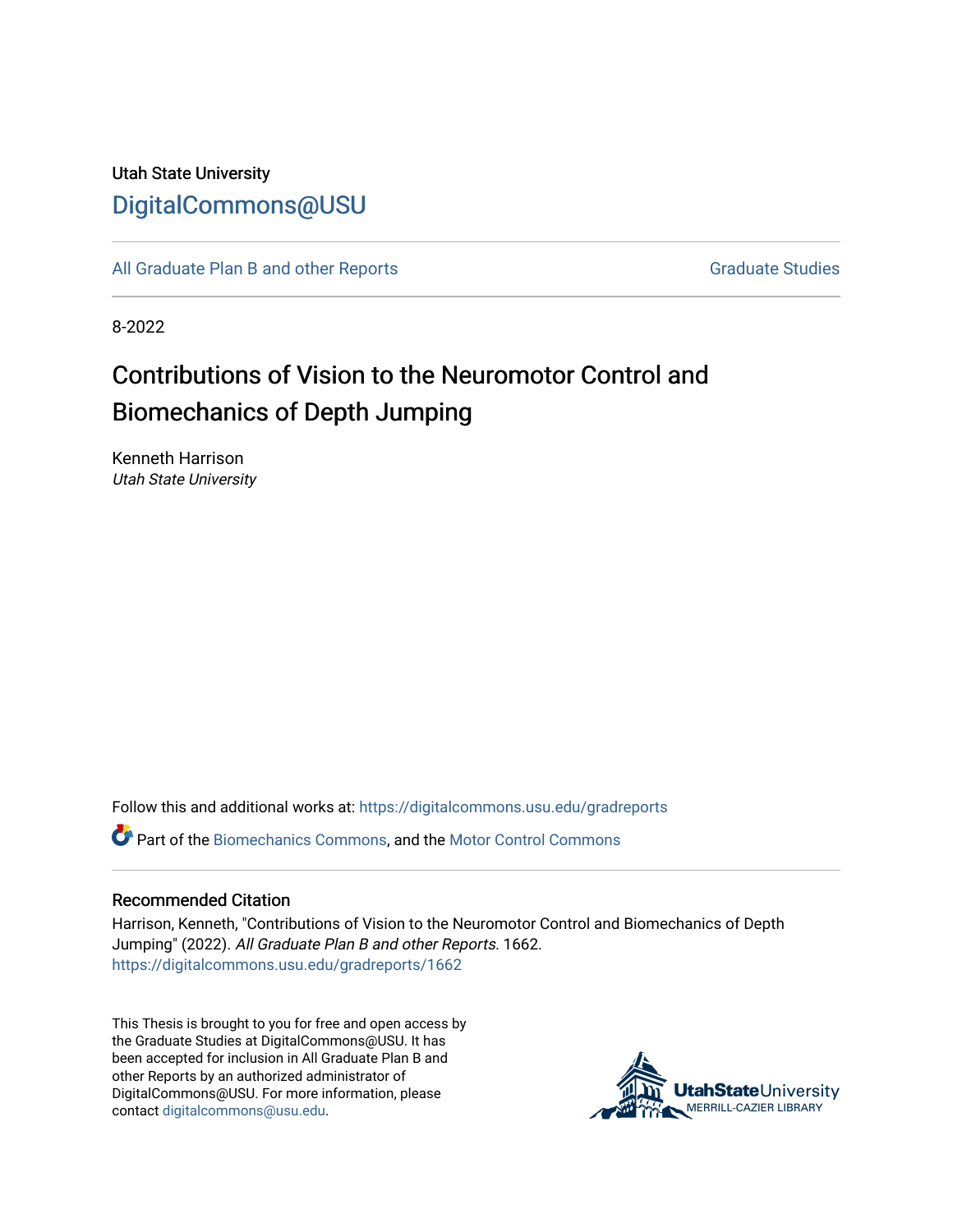## CONTRIBUTIONS OF VISION TO THE NEUROMOTOR CONTROL AND

## BIOMECHANICS OF DEPTH JUMPING

by

## Kenneth Harrison

A plan B project submitted in partial fulfillment of the requirements for the degree

of

## MASTER OF SCIENCE

in

Kinesiology

\_\_\_\_\_\_\_\_\_\_\_\_\_\_\_\_\_\_\_\_\_\_\_ \_\_\_\_\_\_\_\_\_\_\_\_\_\_\_\_\_\_\_\_\_\_\_

\_\_\_\_\_\_\_\_\_\_\_\_\_\_\_\_\_\_\_\_\_\_\_ \_\_\_\_\_\_\_\_\_\_\_\_\_\_\_\_\_\_\_\_\_\_\_

Approved:

Major Professor Committee Member

Dr. Talin Louder, Ph.D. Dr. Chris Dakin, Ph.D.

Committee Member **Interim Vice Provost** 

Dr. Anne Beethe, Ph.D. D. Richard Cutler, Ph.D. of Graduate Studies

> UTAH STATE UNIVERSITY Logan, Utah

> > 2022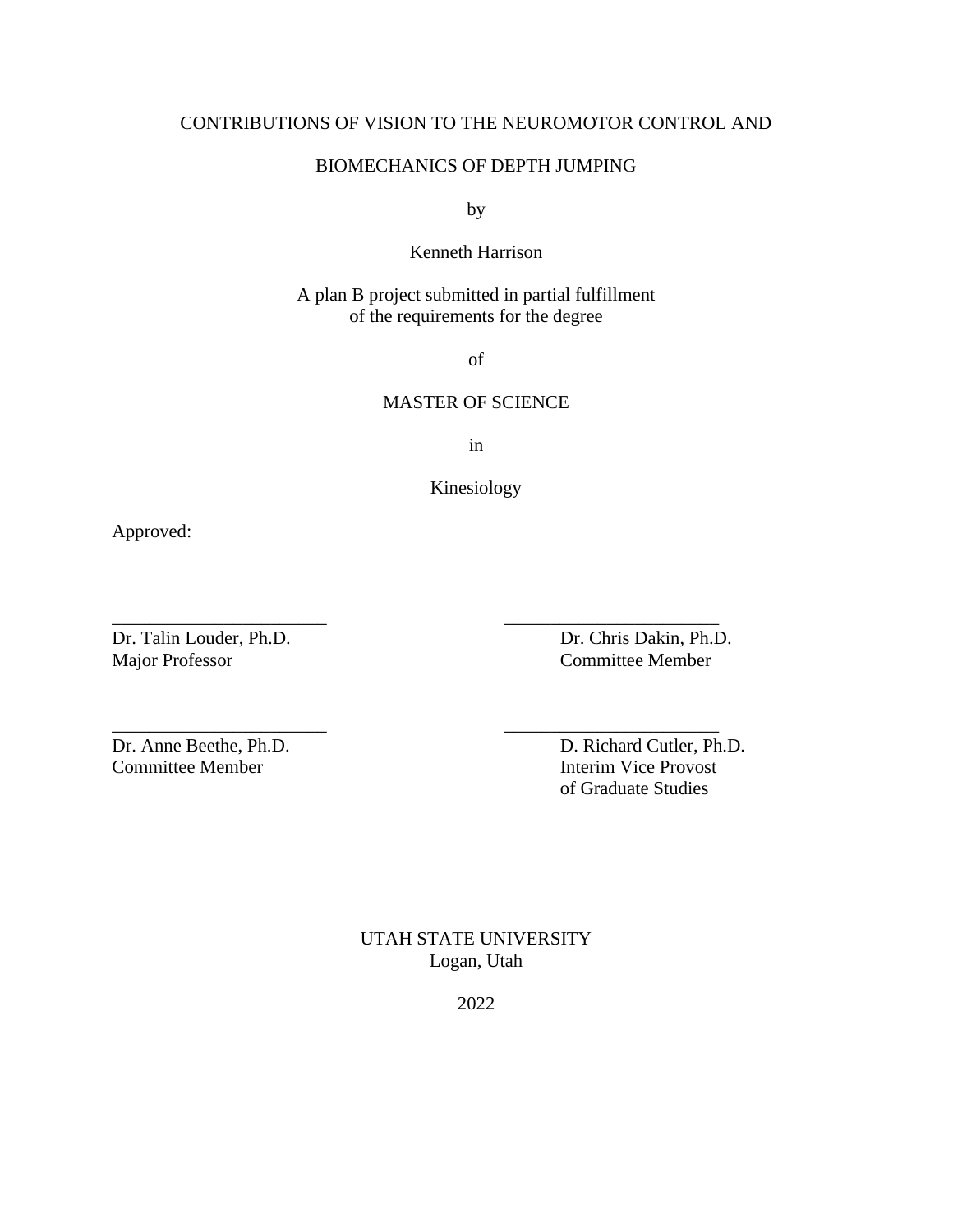#### **Abstract**

**PURPOSE:** To investigate the role of vision during depth jump movements and further explore effects of stroboscopic goggles on the motor control of landing. **METHODS:** Ground reaction force (GRF), rate of force development (RFD), and lower limb surface electromyography measurements were collected on 20 participants (11 male 9 female) across 6 trials of depth jumping (0.51 m) in each of two visual conditions (full vision vs stroboscopic vision). Rootmean-square was estimated from EMG signals that were reduced to specific time-bins (150ms pre touchdown, 30-60ms, 60-85 ms, and 85-120 ms post touchdown). Main effects of and interactions between visual condition and trial number were assessed using repeated measures analysis of variance. **RESULTS:** Peak GRF was 6.4% greater in magnitude on average for DJs performed under condition of stroboscopic vision versus full vision ( $p = .042$ ). There was a significant reduction in Tibialis Anterior activation during the 60-85ms medium latency response window, followed by a significant decrease in activation of the Vastus Lateralus during the 85- 120 ms long latency response window. **CONCLUSION:** An influence of controlled visual disruption on depth jump movement performance was observed through altered landing mechanics and lower limb muscle activation patterns. This change presented as increased stiffness achieved before landing followed by larger peak ground reaction forces and subsequent altered muscular response post-landing.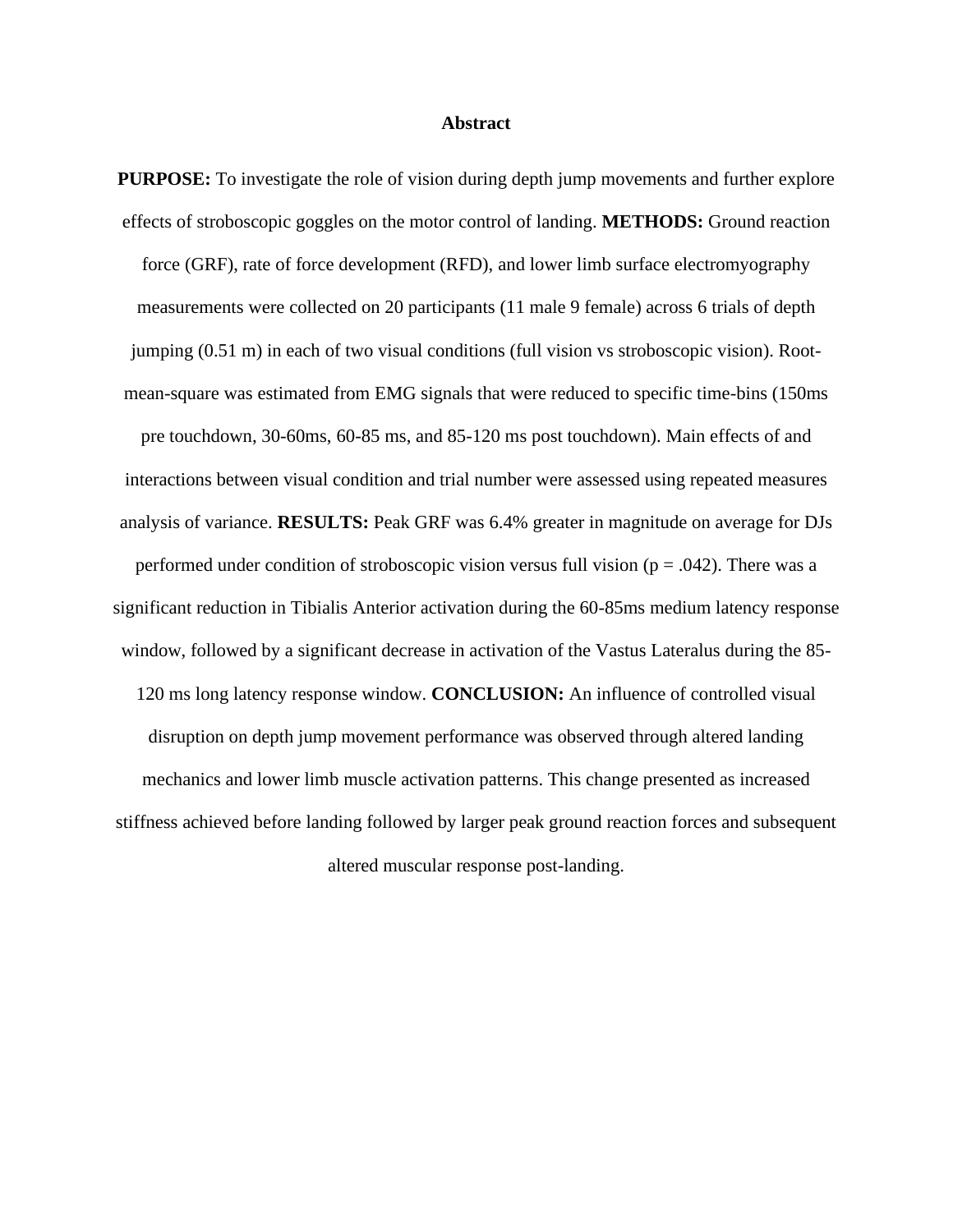#### **Introduction**

Landing from a fall is a task that requires the human body to generate skeletal muscle force in anticipation of and reaction to large ground reaction forces (GRFs). During a landing impact, GRFs are applied from the ground to the feet, resulting in a distribution of internal stress through the kinetic chain. The magnitude of stress applied to the various structures of the body upon landing may depend on the neural activation of agonist and antagonist skeletal muscle occurring during the fall (Baudry & Duchateau, 2012; Santello et al., 2001). Neural activation leads to an increase in active musculotendinous stiffness prior to landing impact. When humans land from a fall, the muscle-tendon complexes of the lower-extremity must achieve an appropriate level of active stiffness to dampen the energy of impact and partition stress away from fragile joint and skeletal structures (Santello, 2005). Further, when a landing impact is followed immediately by an explosive movement, active stiffness in the muscle-tendon complex is believed to enhance the stretch-shortening cycle (SSC) action of skeletal muscle via several proposed neuromechanical mechanisms (Kamibayashi & Muro, 2006a).

To prepare for and react to GRF expressed at landing impact, musculotendinous stiffness is regulated by a combination of feedforward and feedback motor control (Duysens et al., 2000). Feedforward control relates to the use of environmental ques and learned skills to prepare for the landing via muscle pre-activation and limb positioning (Santello & McDonagh, 1998). Preactivation is critical to landing successfully since it leads to a "priming" or stiffening of lower extremity joints in anticipation of the timing and magnitude of impact (Duncan & McDonagh, 2000). Enacting a feedforward motor program that contains instructions to develop active muscle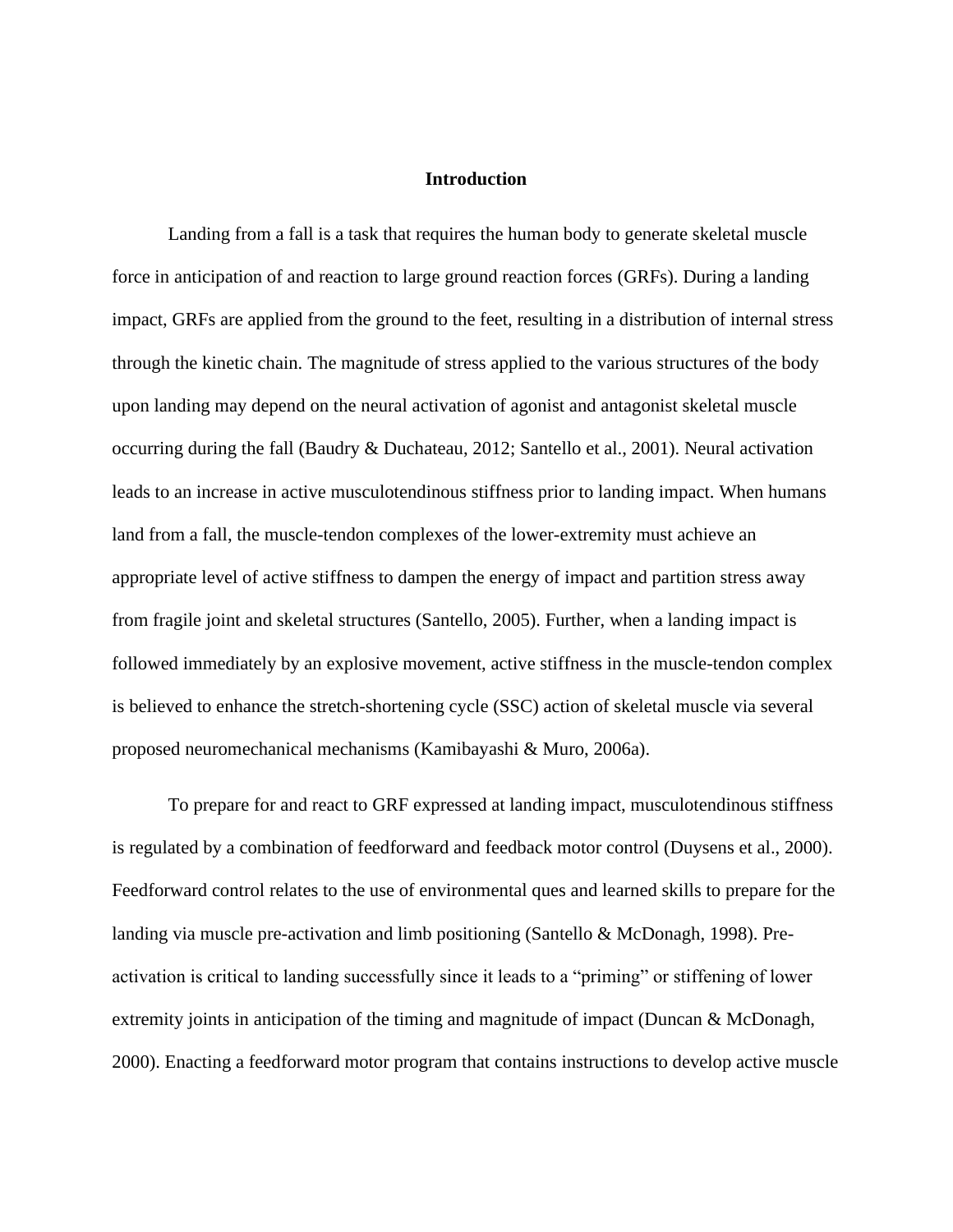tension prior to landing is suggested to be important for distributing stress through the tissues and for controlling joint rotations (Santello, 2005).

Feedback control is responsible for voluntary and involuntary adjustment of muscle activation immediately after touchdown (Duncan & McDonagh, 2000). A principal component of feedback control is the regulation of alpha motor neuron potentiation through physiological interaction between tissue-embedded mechanoreceptors and their spinal reflex pathways. For instance, muscle spindles and Golgi tendon organs are embedded in muscle and tendinous tissue and are sensitive to the change in length and tension placed on the muscle-tendon complex, respectively. During a landing impact, large magnitudes of GRF are applied to the feet with a high rate of force development (RFD), thus the reflexive pathways associated with mechanoreceptor feedback are suggested to play an important role in protecting musculotendinous tissue from excessive stretch and tension as well as in stabilizing the wholebody center of gravity (CoG), controlling joint rotations, and preparing for the performance of a subsequent movement.

There is not a clear dichotomy between the contributions of feedforward and feedback control when landing from a fall (Haeufle et al., 2018). This is largely due to uncertainty regarding the relative role of reflexive and voluntary activation of skeletal muscle (Duncan & McDonagh, 2000). For instance, some have suggested that post landing muscle activity may be a remnant of preprogrammed feedforward control, while others have observed evidence in support of independent reflexive feedback control (Santello, 2005). It is well known that spinal reflex pathways are more rapid than the feedback loops that support voluntary adjustments to muscle activation coming from higher processing centers. Consequently, post-landing EMG signals are commonly divided into response time intervals that can give insight into the relationship between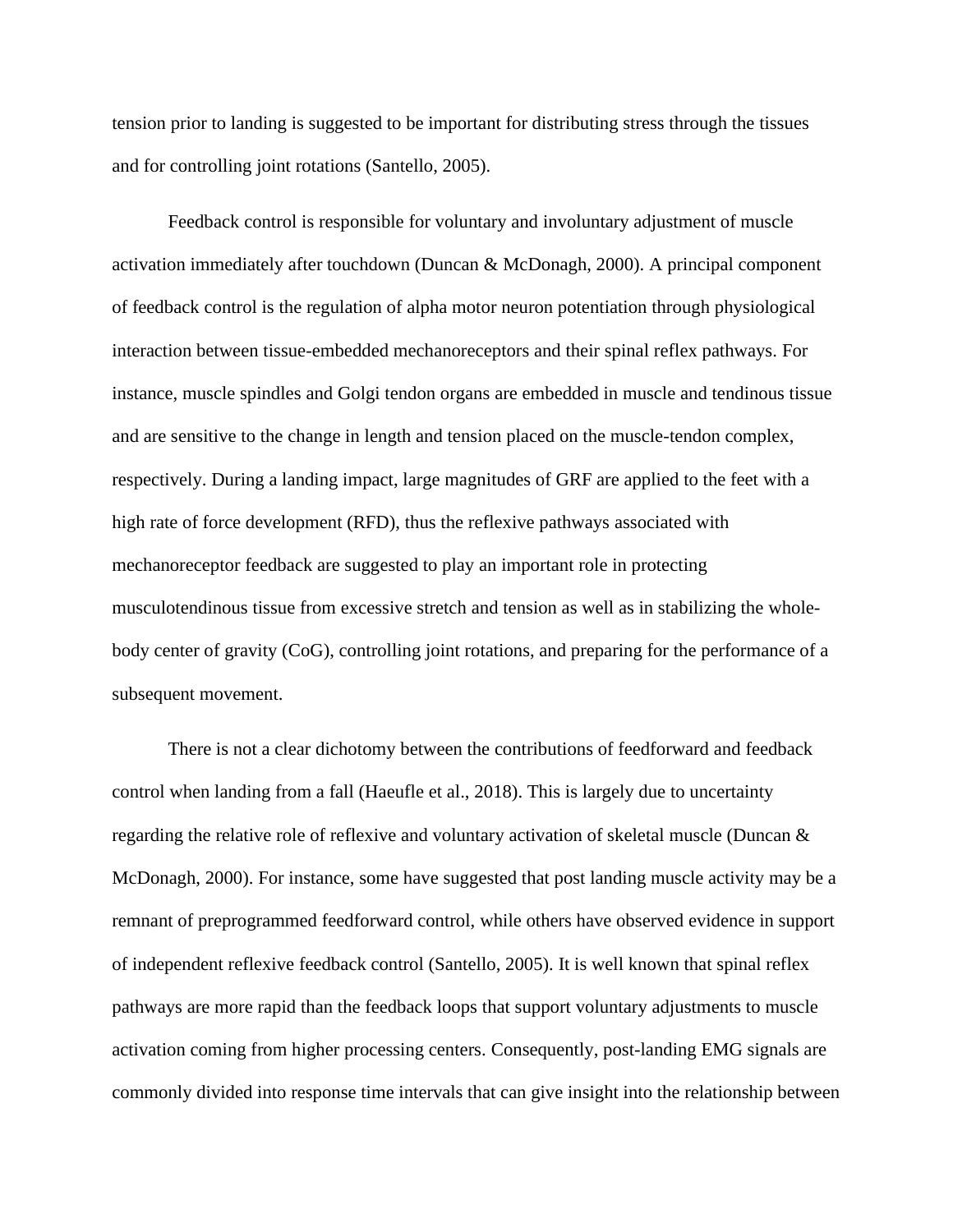muscle activation, preprogrammed, and reflexive neural input. For instance, short-latency responses are suggested to occur between 30 and 60 ms post-landing, which in most cases would be too quick for a voluntary signal to be created and sent to skeletal muscle in response to the impact forces generated during landing (Duncan & McDonagh, 2000). Further, the time intervals that correspond with medium- and long-latency responses are suggested to be 60-85 ms and 85- 120 ms post-landing, respectively, with prior literature revealing that the long-latency response may be influenced by voluntary control (Kurtzer et al., 2008). These time bins provide useful organizational insight into the potential sources of muscle activation, however it should be noted they do not provide a completely clear distinction between preprogrammed and reflexive neural activation.

While stimulation of spinal reflex pathways is largely separate from somatic nervous system activation, it has been noted that the body is able to modulate their sensitivity via descending drive from the CNS (Li et al., 2015). More specifically, the descending drive of alpha motor neurons may work in coordination with gamma motor neurons to maintain muscle spindle sensitivity during concentric and eccentric skeletal muscle actions (Li et al., 2015). This alphagamma co-activation is suggested to be important for maintaining proportionality between joint position and Ia afferent signaling in other mammals such as cats (Li et al., 2015) which, in turn, facilitates subtle control of movement and posture via the muscle spindle. Further, it is suggested that descending drive may encode centrally planned instructions in both alpha and gamma motor neurons (Li et al., 2015), leading to the possibility that muscle spindle sensitivity in humans is modulated in anticipation of an incoming joint rotation or muscle stretch (Kamibayashi & Muro, 2006; Santello & McDonagh, 1998).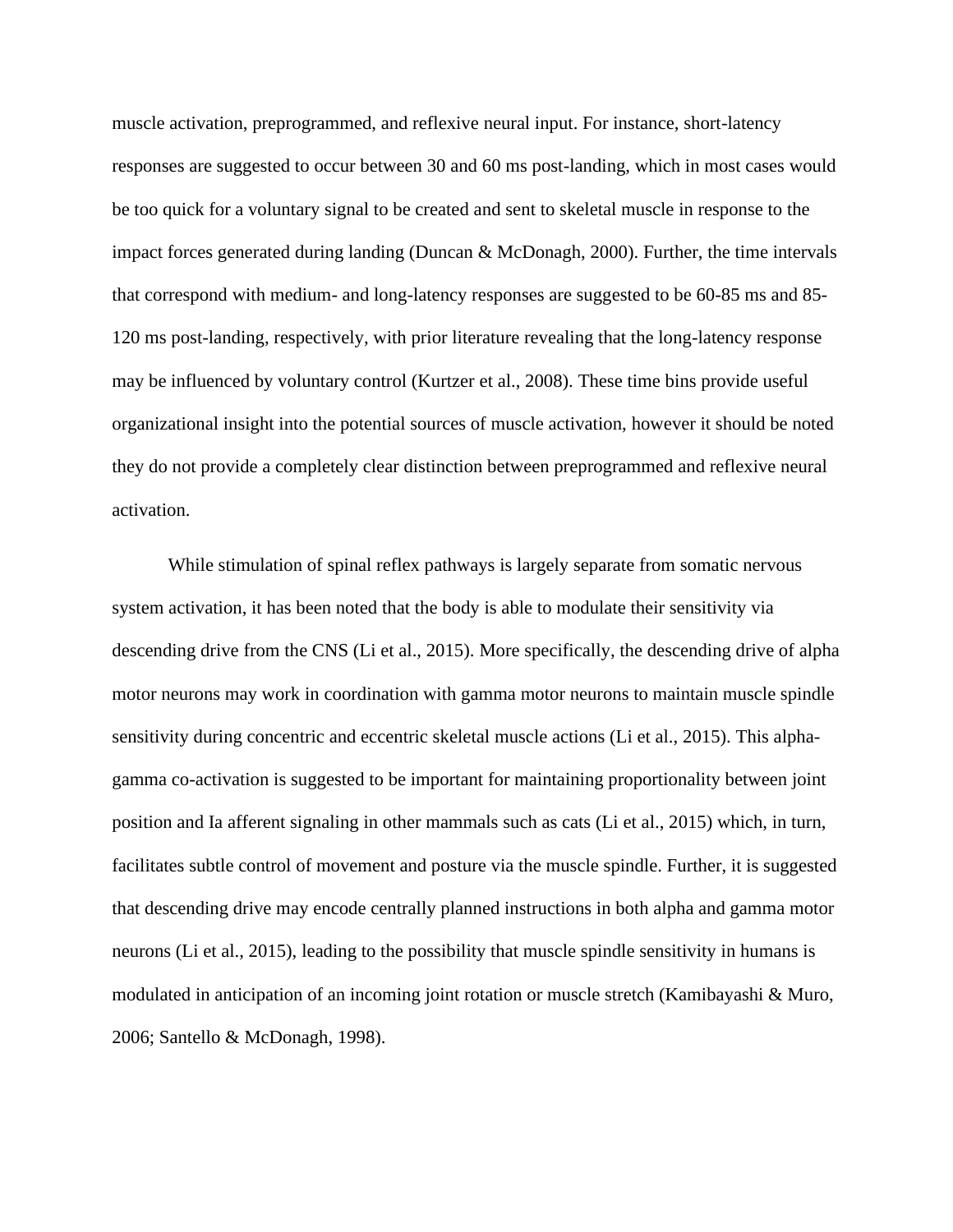Common across both feedforward and feedback control pathways is the utilization of sensory information for improving the accuracy of motor output (Helm, M., Ritzmann, R., Gollhofer, A., & Freyler, K.2019). Sensory afferents synapse at varying levels of the somatic and autonomic nervous system and are consolidated in the CNS by structures of the brain through a process known as multisensory integration. Multisensory integration involves the CNS weighting visual, vestibular, and proprioceptive inputs to organize, decipher, and interpret relevant characteristics of the internal and surrounding environment prior to the formation of a proper motor response. During a fall, multisensory integration may play a role in fine-tuning the feedforward landing program prior to impact (Haeufle et al., 2018).

There has been recent interest in exposing the role of continuous visual input on the motor control of landing impacts since CNS interpretation of where the body is and how it is moving in relation to the environment is heavily dependent on visual ques (Nashner & Berthoz, 1978). Researchers often use a 'free-fall' paradigm to investigate the contribution of vision to the motor control of landing impacts (Liebermann & Goodman, 2007). This paradigm involves the performance of a task meant to mimic functional movements like stepping downstairs and landing from a jump or cutting movement in sport. Drop landings and depth jumps (DJs) are common movements used to employ the paradigm, with both involving a self-initiated drop from a raised platform onto a landing pad (Liebermann & Goodman, 2007). Upon landing impact, drop landings involve stabilization of the body in a standing static pose whereas DJs involve a quick absorption of landing impact followed immediately by the performance of a maximal vertical jump. Consequently, drop landings provide more insight into neuromuscular patterns relating to the absorption and stabilization of GRFs post-landing, whereas the DJ permits exploration of lower-extremity SSC ability since performance is enhanced by one's capacity to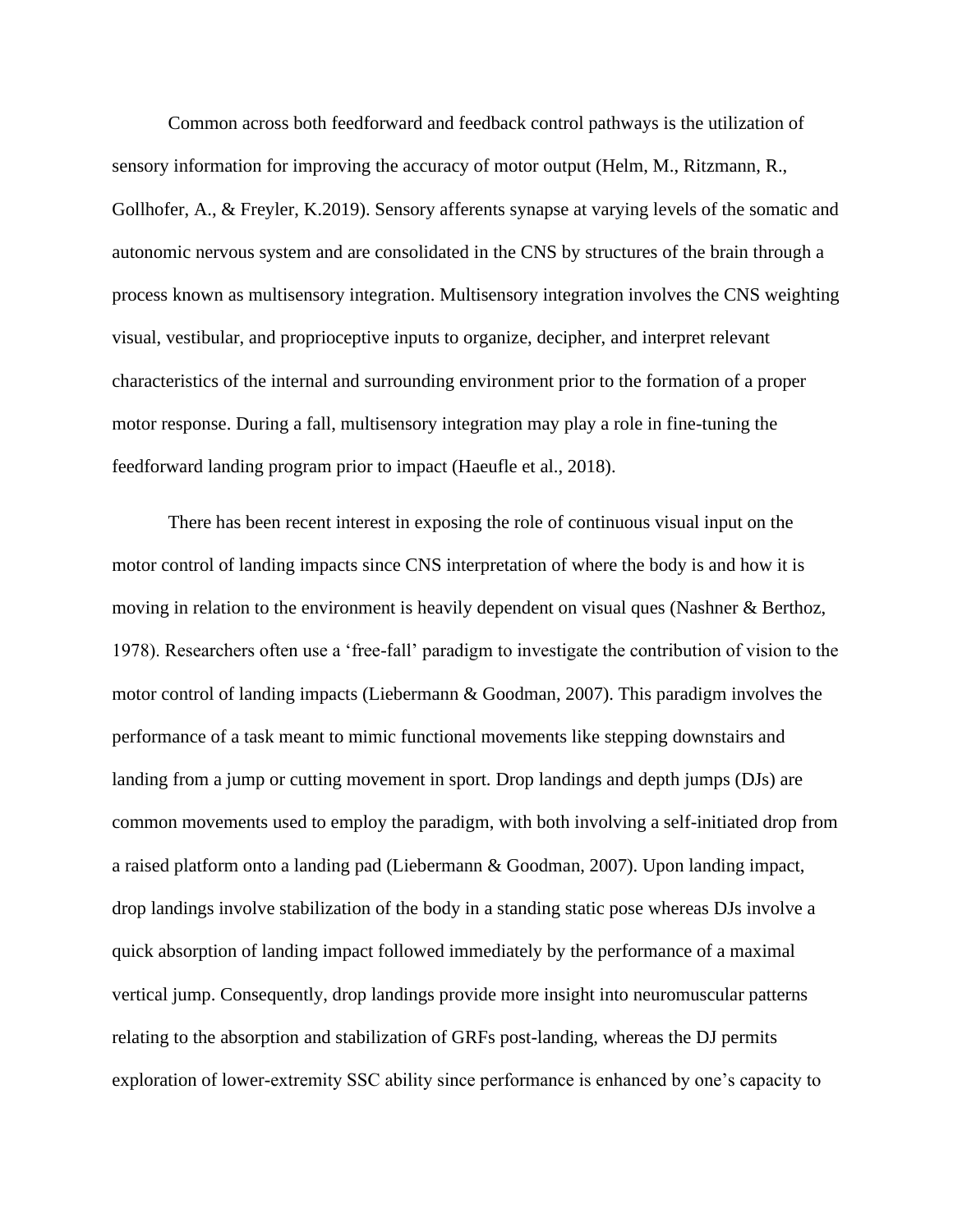store and recapture the energy of landing impact in support of producing a forceful and explosive movement immediately after landing.

There is prior evidence that vision plays a role in the motor control of DJ, with the restriction or modulation of visual input having a measurable effect on joint kinematics (Kroll, M., Preuss, J., Ness, B. M., Dolny, M., & Louder, T., 2020), landing kinetics (Kamibayashi & Muro, 2006), and EMG pre-activation patterns during both the drop and landing phases (Helm et al., 2019). Most commonly, researchers use a blindfold to remove continuous visual input during the performance of DJ, giving binary conditions wherein the jump is performed either with or without vision. CNS integration of visual input is dynamic, with the reliability of vision being dependent on a multitude of factors ( Shenton, J. T., Schwoebel, J., & Coslett, H. B., 2004b). Stroboscopic eyewear are a practical technology for controlled visual disruption that can be used outside of a lab setting, giving the potential for expanding the scope of investigation into the influence of continuous visual input on the motor control of DJ. Stroboscopic eyewear provides controlled visual disruption through oscillation of the lenses between defined time periods of opacity and transparency, with the frequency of oscillation corresponding to the 'intensity' of sensory deprivation (Kroll et al., 2020). It is suggested that stroboscopic vision may lead to a compensatory strategy in the brain where lack of vision up-regulates the use of other sensory information to perform the desired task, also known as sensory reweighting. (Kim, K. M., Kim, J.-S., Oh, J., & Grooms, D. R., 2020a). Recently, Kroll et al. (2020) observed a significant reduction in DJ performance when participants performed jumps under condition of stroboscopic vision versus full vision. In this investigation, DJs were evaluated using the reactive strength index (RSI), which is a broad metric of performance. Considering that Kroll et al. (2020) did not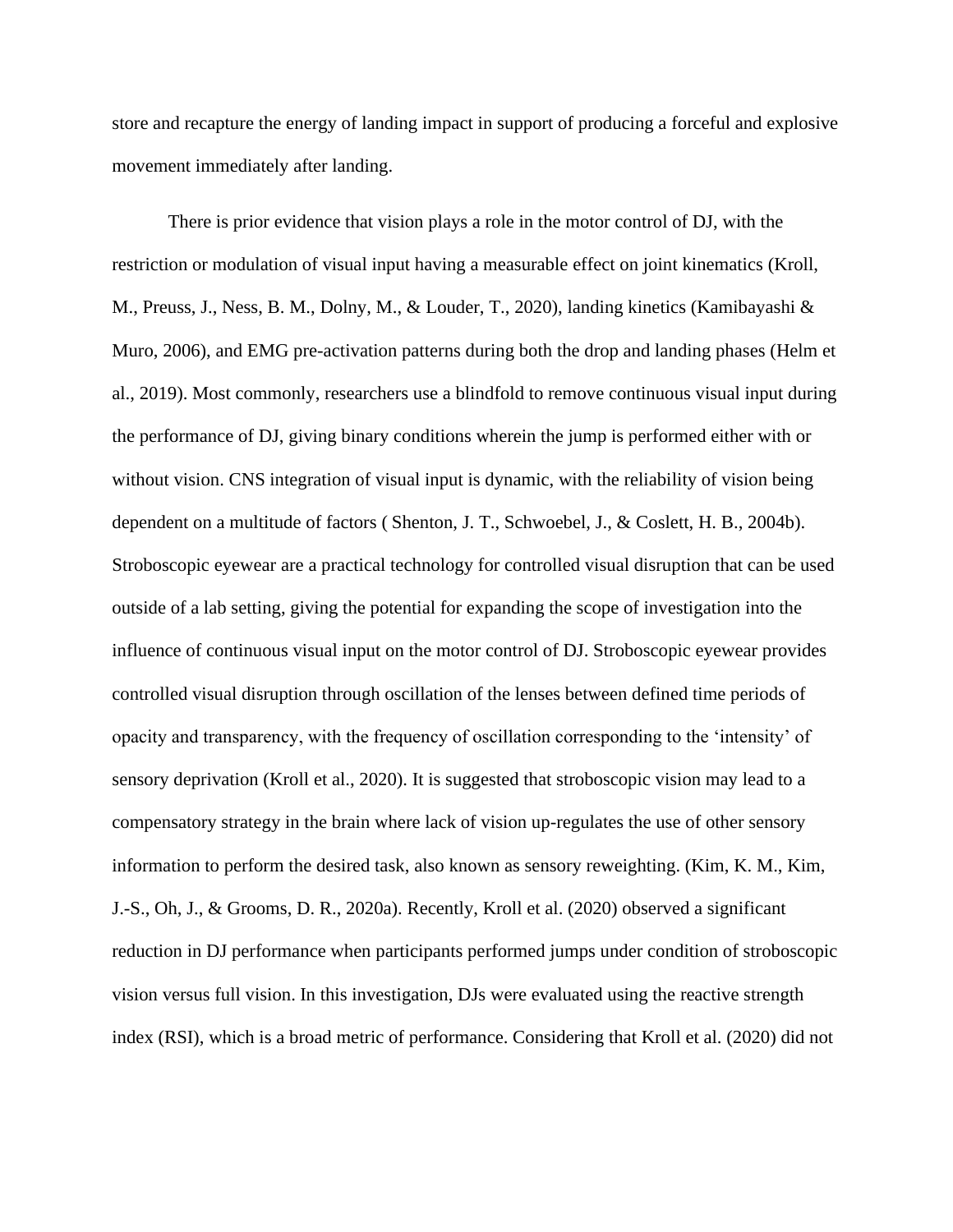include measures of EMG, there is a need for a more comprehensive investigation into the effects of stroboscopic vision on DJ performance.

The purpose of this study was to evaluate for acute effects of stroboscopic vision on the feedforward and feedback control of DJ. It was hypothesized performing the DJ under condition of stroboscopic vision will increase the uncertainty of landing impact prediction, leading to a decrease in lower limb muscle pre-activation magnitude (e.g. lower stiffness). It was also hypothesized that post-landing EMG magnitude corresponding with the short-, medium-, and long-latency responses would be reduced when DJs were performed under condition of stroboscopic vision. Since short latency responses (30-60ms) occur too rapidly to be influenced by voluntary control, they may be most reliant upon the musculotendinous stiffness achieved pre-landing. Consequently, it was expected that the smallest effect of stroboscopic vision would correspond with the long-latency (85-120ms post-landing) response and the largest effect with the short-latency response. Lastly, it was hypothesized that alterations in EMG activation would be expressed through observed difference in landing impact kinetics. Specifically, it was hypothesized that peak ground reaction force (GRF) and rate of force development (RFD) would increase as stroboscopic vision may lead to a reduced ability to optimize leg stiffness upon landing.

#### **Methods**

#### **Participants**

Twenty male and female young adults volunteered to participate in this study (Table 1). To be eligible, participants: (a) had to be between 18 and 35 years of age and (b) self-reported as physically active such that they engaged in a minimum of 90 minutes per week of moderate to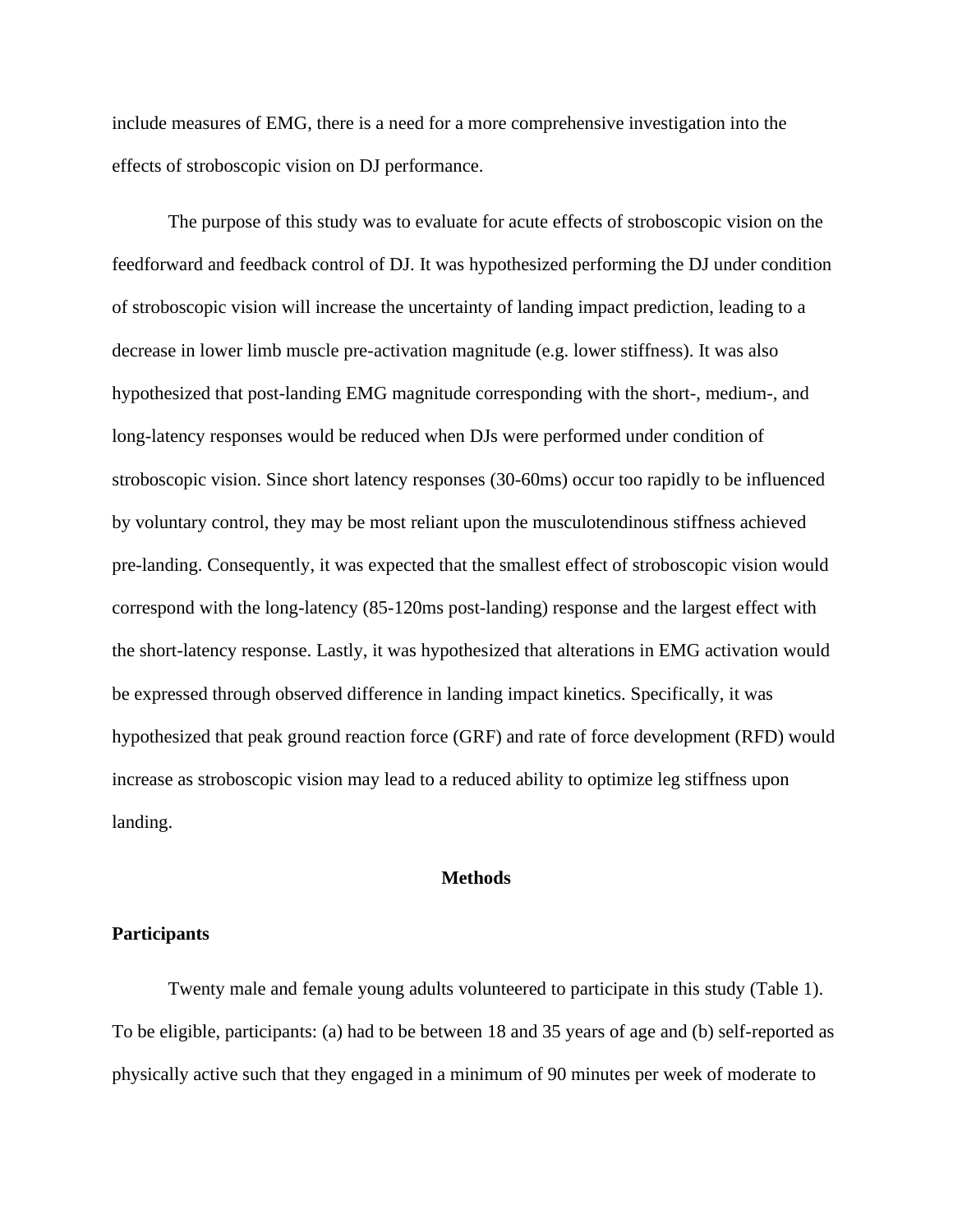vigorous intensity exercise as part of their normal leisure time. Participants' physical activity routine needed to include jumping, running, and/or sprinting movements. Participants were excluded from the study if: (a) they reported current physical discomfort or an injury that would have affected their ability to jump, (b) reported having a surgical intervention on the lower limbs or trunk in the prior 2 years, (c) reported having sustained an ACL or lower-extremity ligament injury in the past, (d) they reported having had corrective eye surgery in the past year, (e) they reported having been diagnosed with a visual impairment that cannot be corrected by refraction (e.g. contacts/glasses), (f) they reported a history of concussion or seizure. Participants were required to provide written consent on an informed consent document approved by the University Institutional Review Board.

Table 1. Participant characteristics.

| Sex    | п | Age (years) | Height (cm) | Body Mass (kg) |
|--------|---|-------------|-------------|----------------|
| Female |   | 21.8(1.7)   | 166.6(4.3)  | 62.8(6.6)      |
| Male   |   | 22.9(1.8)   | 179.4 (7.4) | 80.9(8.5)      |
|        |   |             |             |                |

Data are reported as mean (SD).

#### **Procedures**

Participants were asked to attend a Human Performance Laboratory for two separate testing sessions. Testing sessions were scheduled 48 hours apart to allow adequate recovery time. Participants were asked to refrain from participating in vigorous exercise (e.g. resistance training) 48 hours prior to the first visit through the completion of the study procedures.

During the first visit, participants underwent a familiarization of study procedures. Participants then completed a 10-minute warm-up involving a 5-min bout of stationary cycling followed by a standard jumping warm-up per the National Strength and Conditioning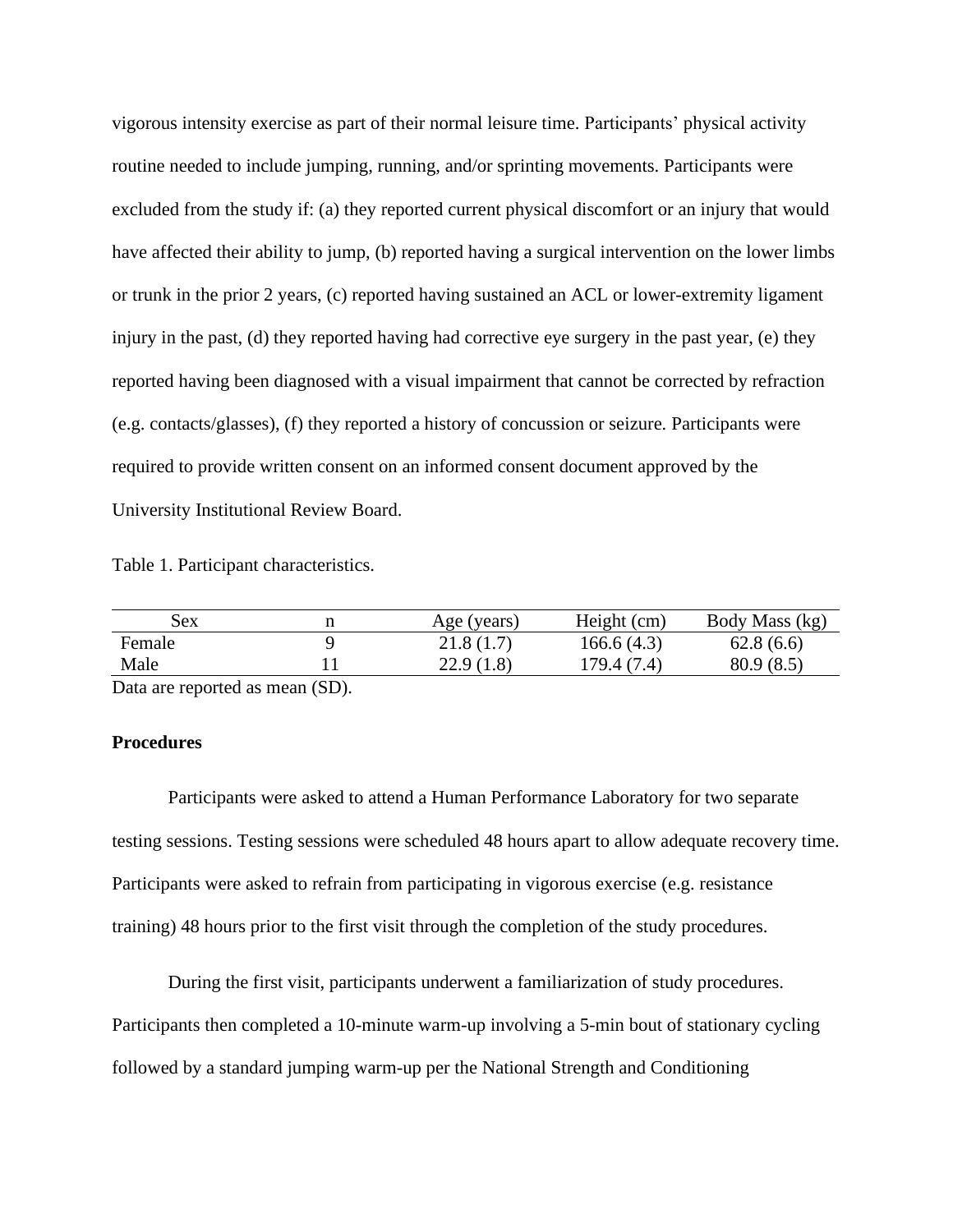Association (NSCA). Participants then rested for 3 minutes followed by practice performing the DJ movement under condition of full vision. DJs were performed by having participants step forward from a platform raised 0.51 m above the laboratory floor. Participants self-initiated the drop from the platform immediately after receiving the following standard verbal que: "Step forward from the platform with your preferred foot. Land from the drop with both feet impacting the ground at the same time". Participants landed with both feet impacting a tri-axial force platform (Model FP4080, Bertec Corporation, Columbus, OH, USA) that is recessed to be flush with the laboratory floor and positioned 0.30 m in front of the dropping platform. Upon landing they were instructed to perform a maximal jump upwards as "quickly and as high as possible". For each trial of DJ, participants were instructed to focus their visual gaze on a marker placed at 0.30 m in front of the force platform. Participants arm motion was not restricted, which will facilitate a jumping technique that better represents the performance of jumping and landing in real-world settings. After receiving a visual demonstration of the DJ technique, participants performed a minimum of 10 practice trials of DJ under condition of full vision. All practice trials were monitored by a member of the research team, with augmented feedback provided if necessary.

For the second visit, participants were asked to wear athletic attire that permits skin exposure of the lower half of the thigh (e.g. gym shorts). Participants then completed the same 10-minute warm-up performed in the familiarization session, which was then followed by a 10 minute rest period. During the rest period, wireless surface electromyography (EMG) electrodes (Mini Wave Infinity, Cometa, Milan, Italy) were placed over the tibialis anterior (TA), medial gastrocnemius (GM), vastus lateralis (VL), vastus medialis (VM), and biceps femoris (BF) of the leading leg. Electrodes were located and attached in accordance with standard recommendations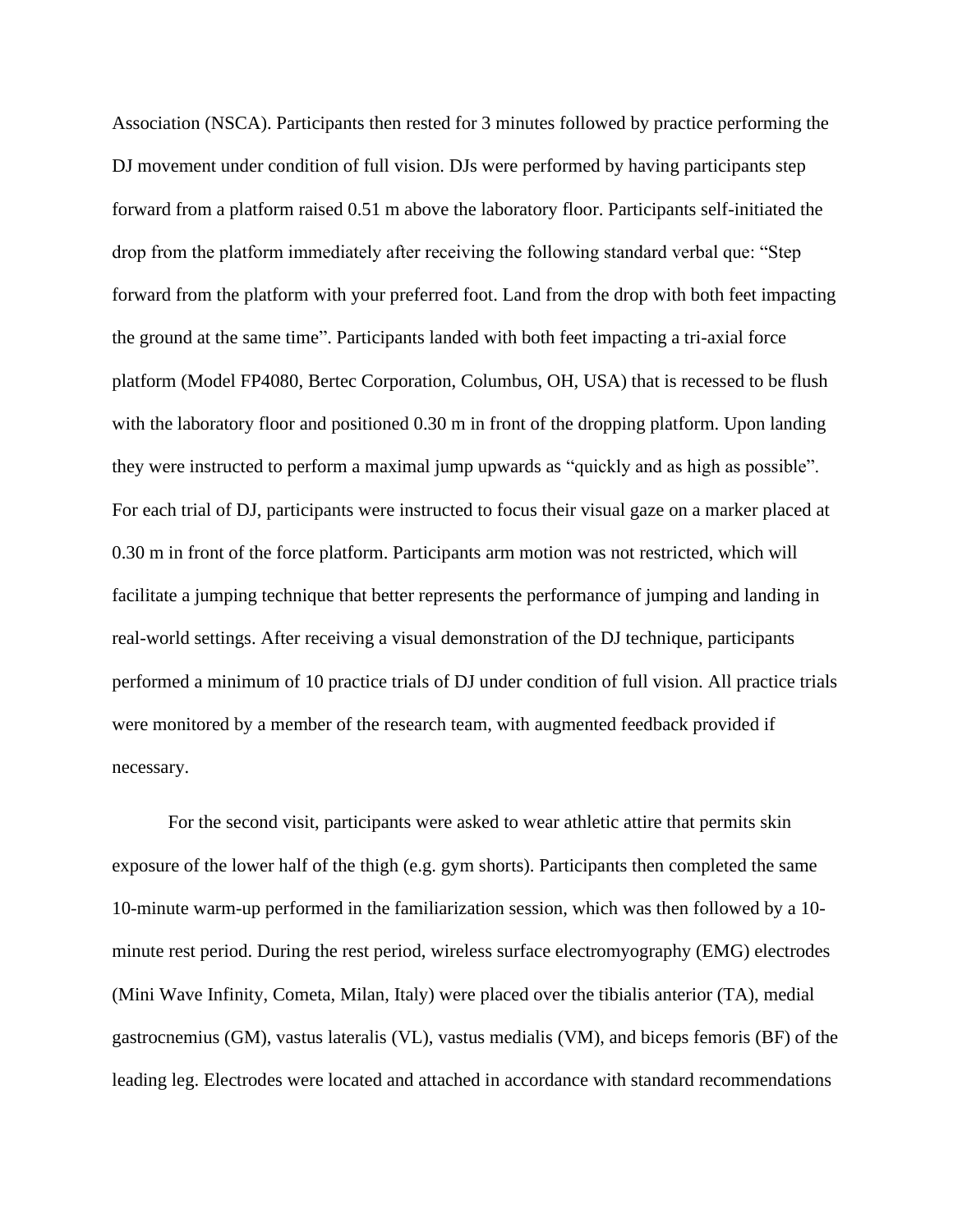provided by the SENIAM (Surface EMG for Non-Invasive Assessment of Muscles; seniam.org) project. Following the rest period, participants completed a study protocol consisting of 6 successful DJ trials performed under condition of full vision (control) and stroboscopic vision (experimental). The order of conditions was counterbalanced, with all trials performed in each condition prior to advancing to the subsequent condition. DJ trials were performed using procedures consistent with the familiarization session. All trials were monitored visually by a member of the research team. Successful trial criteria included landing with both feet at the same time and performing a maximal jump upwards upon landing with minimal delay (ground contact time).

#### **Data Analysis**

#### *Data Acquisition*

Vertical GRF data was acquired from the tri-axial force platform (1000 Hz). EMG data was acquired from each of the surface electrodes (2000 Hz). Digital time-series signals for GRF and EMG data were time-synched and captured within the Vicon Nexus (Version 2.12, Vicon Motion Systems Ltd., Oxford, UK) software platform.

#### *Data Processing*

GRF and EMG signals were exported from Vicon Nexus and processed in Matlab (Version R2021a, The Mathworks Inc., Natick, MA, USA). GRF signals were passed through a low-pass 4th order, recursive Butterworth filter (300Hz cut-off frequency). GRF signals were then pared to begin at the time instant of landing impact using methods described previously (Louder, Thompson, Banks, & Bressel, 2019). EMG signals were passed through a band-pass 4th order, recursive Butterworth filter (10-500 Hz).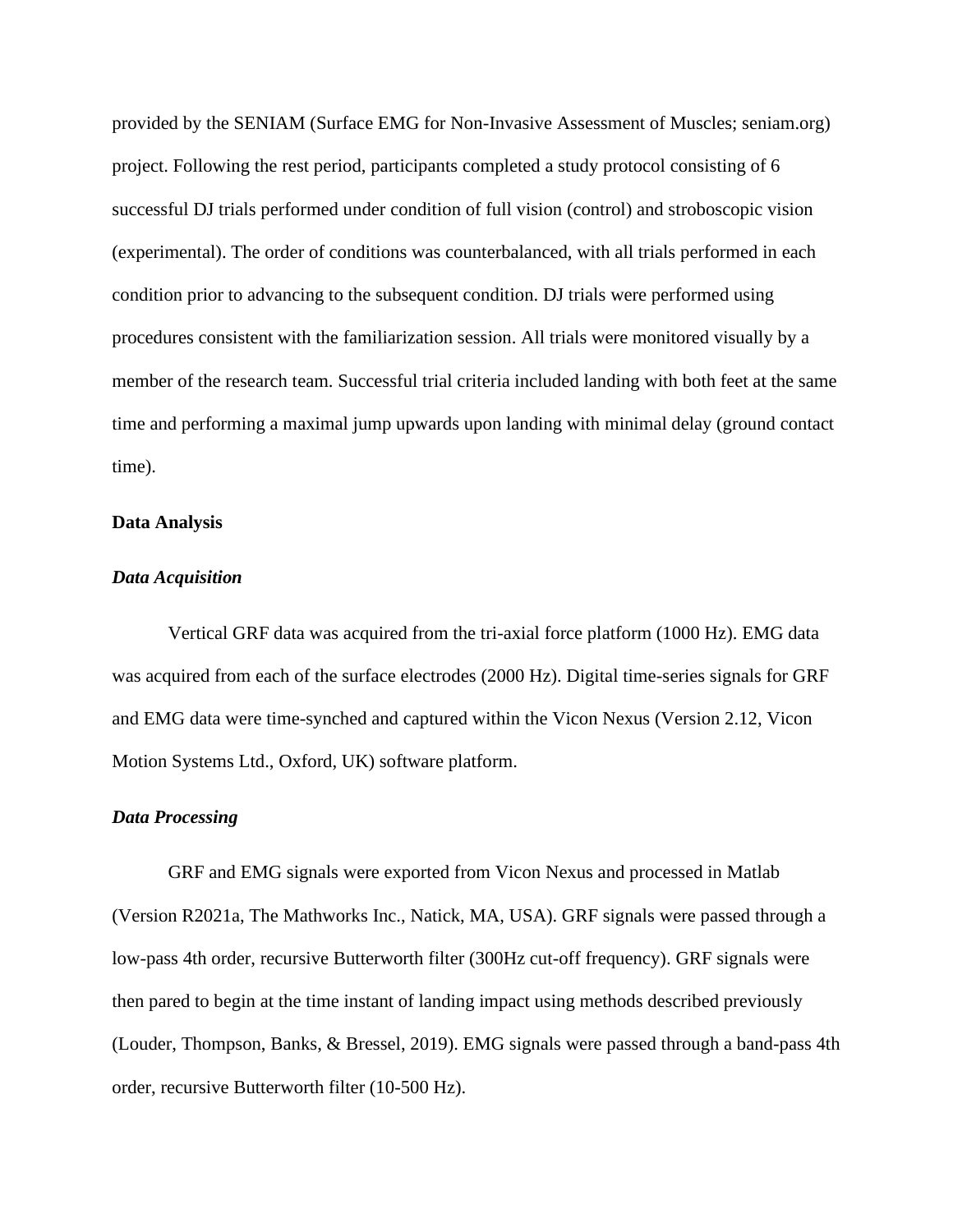#### *GRF Measures*

Peak GRF was defined as the maximum value from pared GRF data. Rate of GRF development (RFD) was defined as the ratio of peak GRF to the time interval between DJ landing impact and the expression of peak GRF. Peak force reduction (PFR) was defined as the difference between peak GRF and the first successive local minimum GRF value. Peak GRF, RFD, and PFR were normalized to body weight (BW; (Mullineaux et al., 2006).

#### *EMG Measures*

*Pre-activation*. For each skeletal muscle, the magnitude of pre-activation during the drop phase was defined as the root mean square (RMS) of each EMG signal corresponding to a time duration of 150 ms prior to landing impact (Santello & McDonagh, 1998).

*Landing Impact.* For each skeletal muscle, EMG signals were divided into three time intervals: Short-latency response (SLR, 30-60ms post-landing impact), medium-latency response (MLR, 60-85ms post-landing impact), and long-latency response (LLR, 85-120ms post-landing impact). The timing of the SLR, MLR, and LLR is based on recommendations from prior literature (Helm et al., 2019). The magnitude of skeletal muscle activation during the short-, medium-, and longlatency intervals was defined as the RMS of each EMG signal corresponding to the time duration of the SLR, MLR, and LLR.

#### **Statistical Analysis**

An a priori power analysis in G\*Power (version 3.1) was performed using published GRF data acquired from female NCAA Division I volleyball athletes who performed DJs under condition of full vision and stroboscopic vision (Kroll et al., 2020). The power analysis indicated that a sample of 6 participants would give sufficient power for measures of peak landing GRF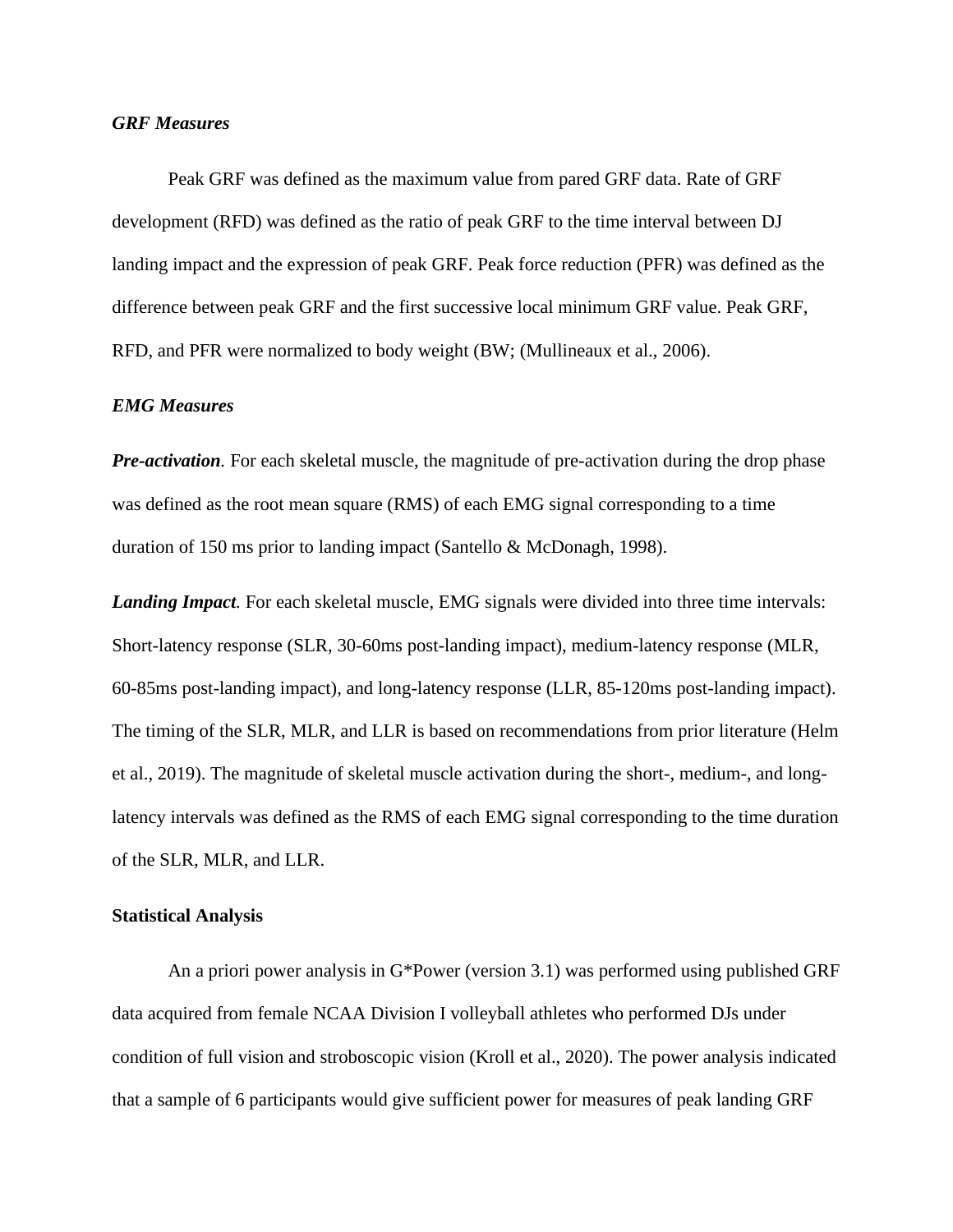and RFD. The normality of dependent measures was evaluated using the Shapiro-Wilks test for normality. The inter-trial reliability of all dependent measures was evaluated using intraclass correlation coefficient (ICC) estimates and their 95% confidence intervals (95% CI) based on a single measure, absolute agreement, 2-way mixed effects model. Interpretation of ICC estimates was based on recommendations from Koo & Li (2016). Values less than 0.5 are indicative of poor reliability, values between 0.5 and 0.75 indicate moderate reliability, values between 0.75 and 0.9 indicate good reliability, and values greater than 0.90 indicate excellent reliability. For all dependent measures, main effects and interactions between visual condition (full vision  $\times$ stroboscopic vision) and DJ trial number (Trial  $1 \times$  Trial  $2 \times$  Trial  $3 \times$  Trial  $4 \times$  Trial  $5 \times$  Trial 6) were evaluated using a 2-way within-subjects repeated measures Analysis of Variance (RMANOVA). Upon observation of a visual condition  $\times$  trial number interaction, post-hoc analysis was performed using a one-way RMANOVA followed with paired *t*-tests to evaluate for main effects and statistical significance of visual condition on trial number. Upon the observation of main effects of visual condition, post-hoc analysis was performed using paired *t*-tests. All statistical analyses were performed in RStudio (Version 1.1.456). Upon the observation of a main effect of trial number, post-hoc analysis was performed using Bonferroni-adjusted paired *t*tests. All hypothesis tests were conducted using an alpha type I error threshold of *p* < 0.05 to make determinations of statistical significance.

#### **Results**

#### **Reliability**

Results on the inter-trial reliability of GRF and EMG measures are presented in Tables 2 and 3, respectively.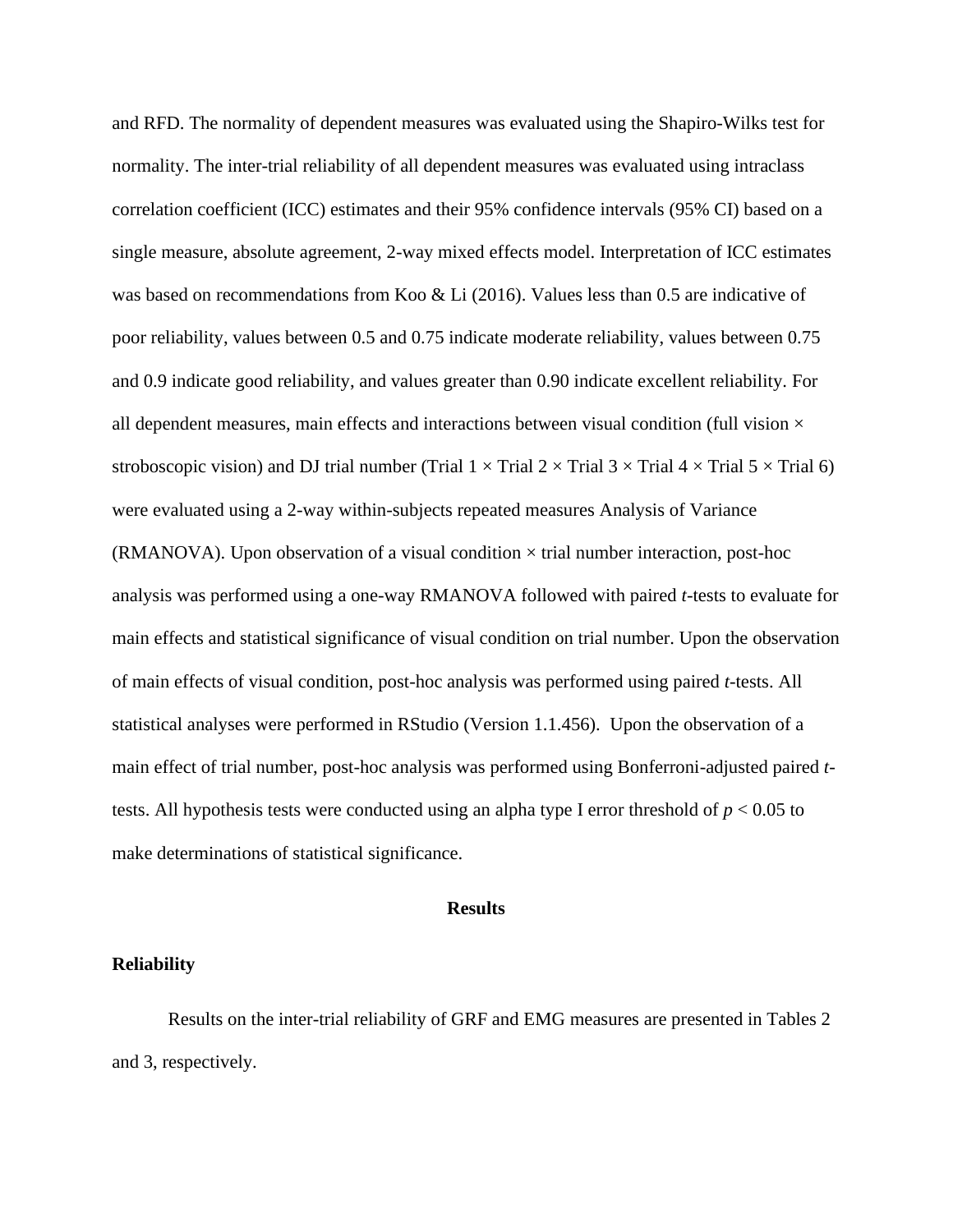Table 2. Inter-trial reliability of kinetic data.

| Measure  | <b>Full Vision</b>     | Stroboscopic Vision  |
|----------|------------------------|----------------------|
| Peak GRF | $0.637(0.456-0.808)$   | $0.478(0.286-0.697)$ |
| RFD.     | $0.587(0.401 - 0.775)$ | $0.643(0.465-0.812)$ |
| PFR      | $0.619(0.436-0.797)$   | $0.696(0.530-0.844)$ |

Data are presented as ICC estimate (95% confidence interval). GRF = ground reaction force;  $RFD = rate of force development; PFR = peak force reduction.$ 

Table 3. Inter-trial reliability of muscle activity.

| Measure    |           | <b>Full Vision</b>     | Stroboscopic Vision    |
|------------|-----------|------------------------|------------------------|
|            | <b>VM</b> | $0.850(0.744-0.929)$   | $0.840(0.728-0.924)$   |
|            | VL        | $0.798(0.667-0.902)$   | $0.942(0.895 - 0.974)$ |
| Pre        | <b>BF</b> | $0.611(0.428-0.791)$   | $0.777(0.636-0.891)$   |
|            | <b>TA</b> | $0.768(0.625-0.886)$   | $0.826(0.708-0.917)$   |
|            | <b>GM</b> | $0.791(0.656-0.898)$   | $0.836(0.722 - 0.922)$ |
|            | <b>VM</b> | $0.826(0.708-0.917)$   | $0.790(0.655 - 0.897)$ |
|            | <b>VL</b> | $0.705(0.541-0.849)$   | $0.868(0.772-0.938)$   |
| <b>SLR</b> | <b>BF</b> | $0.836(0.723-0.922)$   | $0.692(0.524 - 0.842)$ |
|            | <b>TA</b> | $0.388(0.202 - 0.624)$ | $0.442(0.252 - 0.688)$ |
|            | <b>GM</b> | $0.693(0.461 - 0.809)$ | $0.406(0.220-0.638)$   |
| <b>MLR</b> | <b>VM</b> | $0.643(0.465 - 0.812)$ | $0.666(0.493-0.826)$   |
|            | <b>VL</b> | $0.784(0.647-0.894)$   | $0.657(0.482 - 0.820)$ |
|            | BF        | $0.844(0.736-0.926)$   | $0.907(0.835 - 0.957)$ |
|            | <b>TA</b> | $0.507(0.318-0.718)$   | $0.505(0.314 - 0.718)$ |
|            | <b>GM</b> | $0.666(0.493-0.826)$   | $0.621(0.440-0.798)$   |
| <b>LLR</b> | VM        | $0.686(0.517-0.839)$   | $0.693(0.527-0.843)$   |
|            | <b>VL</b> | $0.772(0.630-0.888)$   | $0.736(0.582 - 0.867)$ |
|            | BF        | $0.882(0.794 - 0.945)$ | $0.899(0.822 - 0.954)$ |
|            | <b>TA</b> | $0.575(0.388 - 0.767)$ | $0.359(0.177-0.598)$   |
|            | <b>GM</b> | $0.718(0.559 - 0.857)$ | $0.608(0.425-0.789)$   |

Data are presented as ICC estimate (95% confidence interval). Pre = pre-activation;  $SLR = short$ latency response;  $MLR$  = medium-latency response;  $LLR$  = long-latency response;  $VM$  = vastus medialis;  $VL = v$  vastus lateralis;  $BF =$  biceps femoris;  $TA =$  tibialis anterior;  $GM =$  medial gastrocnemius.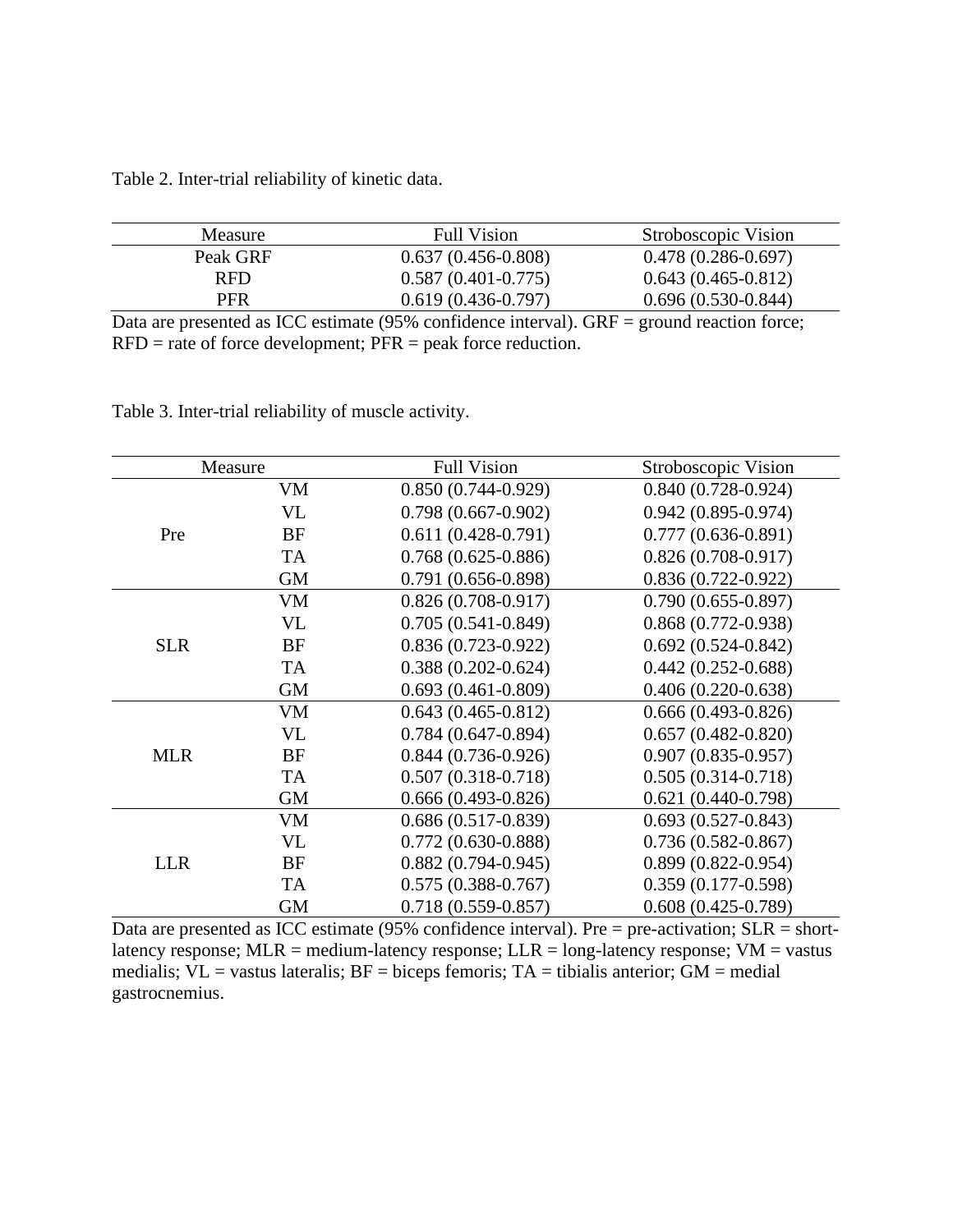## **ANOVA**

A main effect of visual condition was observed for peak GRF ( $F = 4.5$ ,  $p = 0.035$ ). Posthoc analysis revealed that peak GRF was significantly greater for DJs performed under condition of stroboscopic vision versus full vision ( $p = 0.042$ ; Table 4). No main effects of visual condition were observed for RFD ( $F = 0.6$ ,  $p = 0.439$ ) and PFR ( $F = 1.7$ ,  $p = 0.188$ ). There were no main effects of trial number on GRF measures ( $F = 0.2 - 1.6$ ;  $p = 0.152 - 0.978$ ).

|  |  |  |  |  |  |  |  |  |  | Table 4. Central tendency and dispersion for GRF measures. |
|--|--|--|--|--|--|--|--|--|--|------------------------------------------------------------|
|--|--|--|--|--|--|--|--|--|--|------------------------------------------------------------|

| Measure          | <b>Full Vision</b> | Stroboscopic Vision |
|------------------|--------------------|---------------------|
| Peak GRF (BW)    | 4.66(1.26)         | $4.96(1.64)^*$      |
| $RFD(BW*s^{-1})$ | 94.27 (49.74)      | 97.34 (43.72)       |
| PFR (BW)         | 2.28(1.22)         | 2.42(1.44)          |

\*Significantly different from full vision ( $p < 0.05$ ). GRF = ground reaction force; RFD = rate of vertical ground reaction force development; PFR = peak ground reaction force reduction.

There was a significant visual condition  $\times$  trial number interaction on VM MLR ( $F = 2.4$ ,  $p = 0.037$ ). Post-hoc analysis revealed that VM MLR under condition of full vision was significantly greater than under condition of stroboscopic vision for trial number  $1 (p = 0.043;$ Figure 1). There was no other significant visual condition × trial number interactions on EMG (*F*   $= 0.2 - 1.8$ ;  $p = 0.106 - 0.944$ ) or GRF ( $F = 0.4 - 0.8$ ;  $p = 0.534 - 0.860$ ) measures.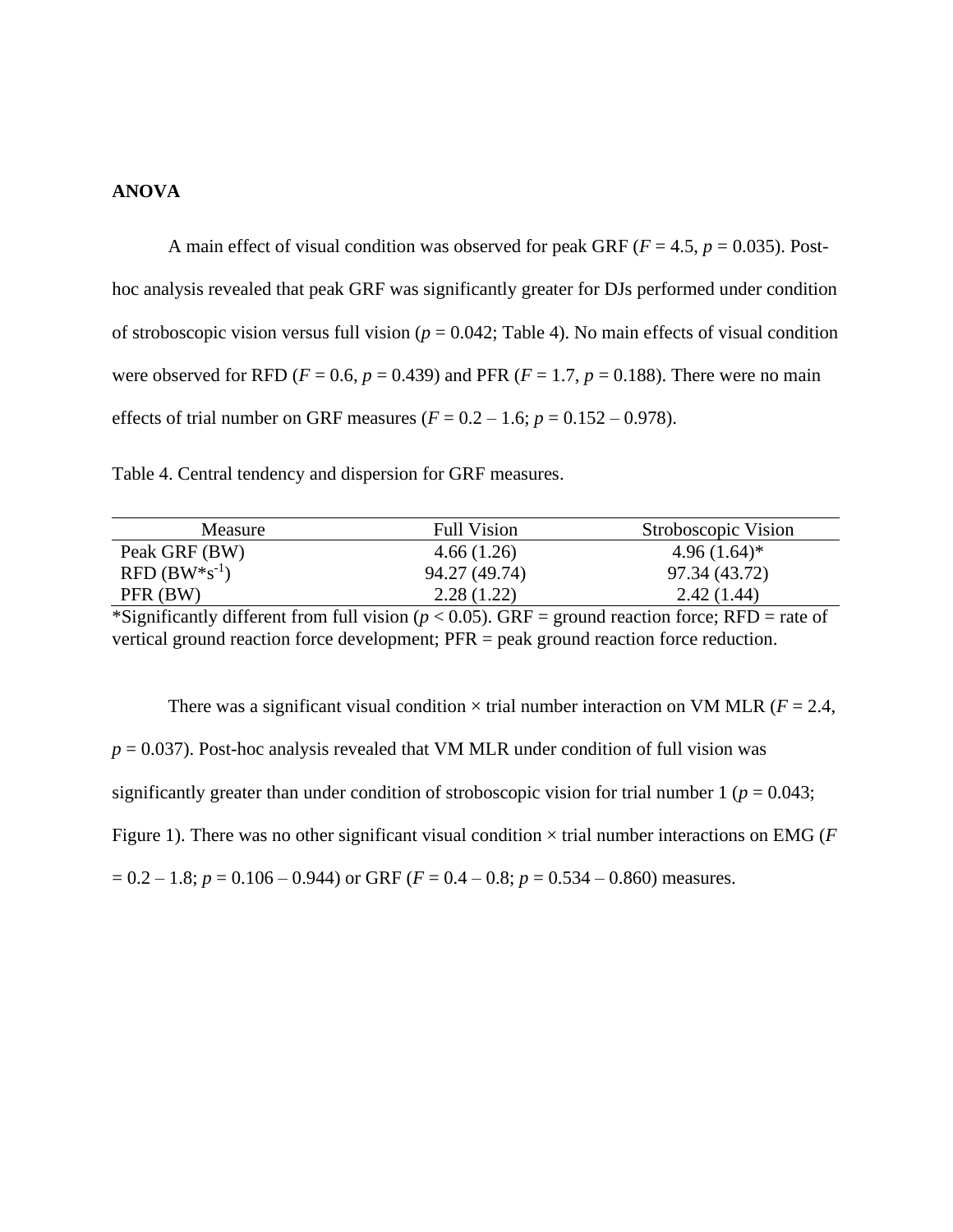

Figure 1. Visual condition  $\times$  trial number interaction on vastus medialis medium-latency response.

No main effect of visual condition was observed for pre-activation magnitude  $(F = 0.0$ -3.0,  $p = 0.087 - 0.902$ ), however, the main effect of visual condition on VL pre-activation magnitude approached statistical significance ( $F = 3.0$ ,  $p = 0.087$ ; Table 5). There was a main effect of trial number on BF pre-activation magnitude ( $F = 3.1$ ,  $p = 0.009$ ), however, post-hoc analysis using a Bonferroni-adjusted alpha level of 0.003 revealed no significant differences between trials (*p* = 0.010-0.994). There were no other main effects of trial number on EMG preactivation magnitude  $(F = 0.5 - 1.2, p = 0.298 - 0.807)$ .

There were no main effects of visual condition ( $F = 0.0$ -2.5,  $p = 0.117$ -0.914) or trial number  $(F = 0.6-1.3, p = 0.281-0.675)$  on SLR EMG magnitudes. There was a main effect of visual condition on TA MLR magnitude ( $F = 5.6$ ,  $p = 0.020$ ). Post-hoc analysis revealed that TA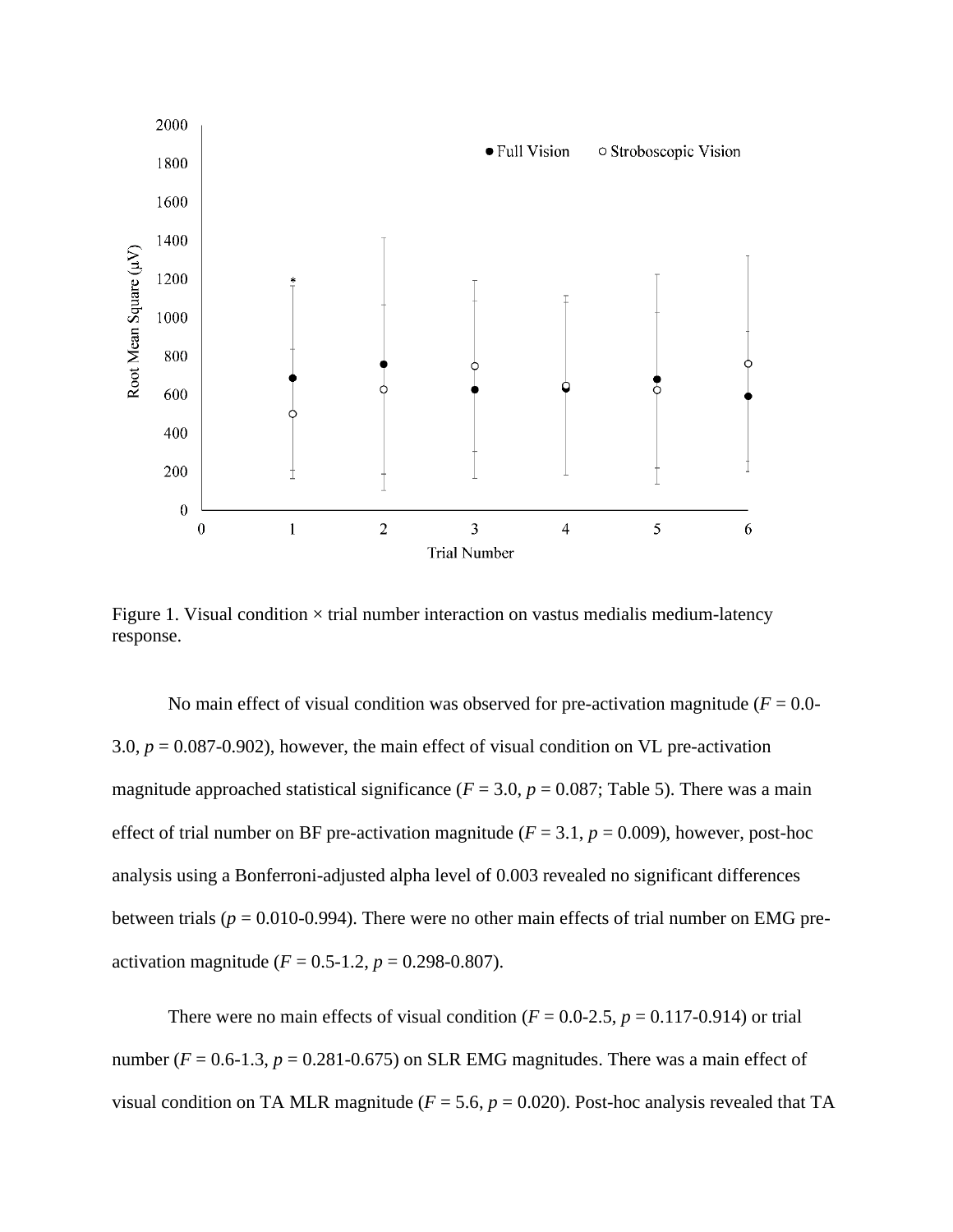MLR magnitude was reduced for DJs performed under condition of stroboscopic vision ( $p =$ 0.014; Table 5). No other main effects of visual condition were observed for MLR magnitude (*F*   $= 0.1$ -1.0,  $p = 0.319$ -0.778), however, the main effect of visual condition on BF MLR approached statistical significance ( $F = 3.0$ ,  $p = 0.083$ ; Table 5). No main effects of trial number were observed for MLR magnitude ( $F = 0.7-1.7$ ,  $p = 0.142-0.632$ ). There was a main effect of visual condition on VL LLR magnitude ( $F = 5.8$ ,  $p = 0.017$ ). Post-hoc analysis revealed that VL LLR magnitude was reduced for DJs performed under condition of stroboscopic vision ( $p =$ 0.030; Table 5). No other main effects of visual condition were observed for LLR magnitude (*F*   $= 0.4$ -1.6,  $p = 0.206$ -0.542), however, the main effects of visual condition on VM LLR ( $F = 3.2$ ,  $p = 0.075$ ) and BF LLR ( $F = 3.1$ ,  $p = 0.079$ ) approached statistical significance (Table 5).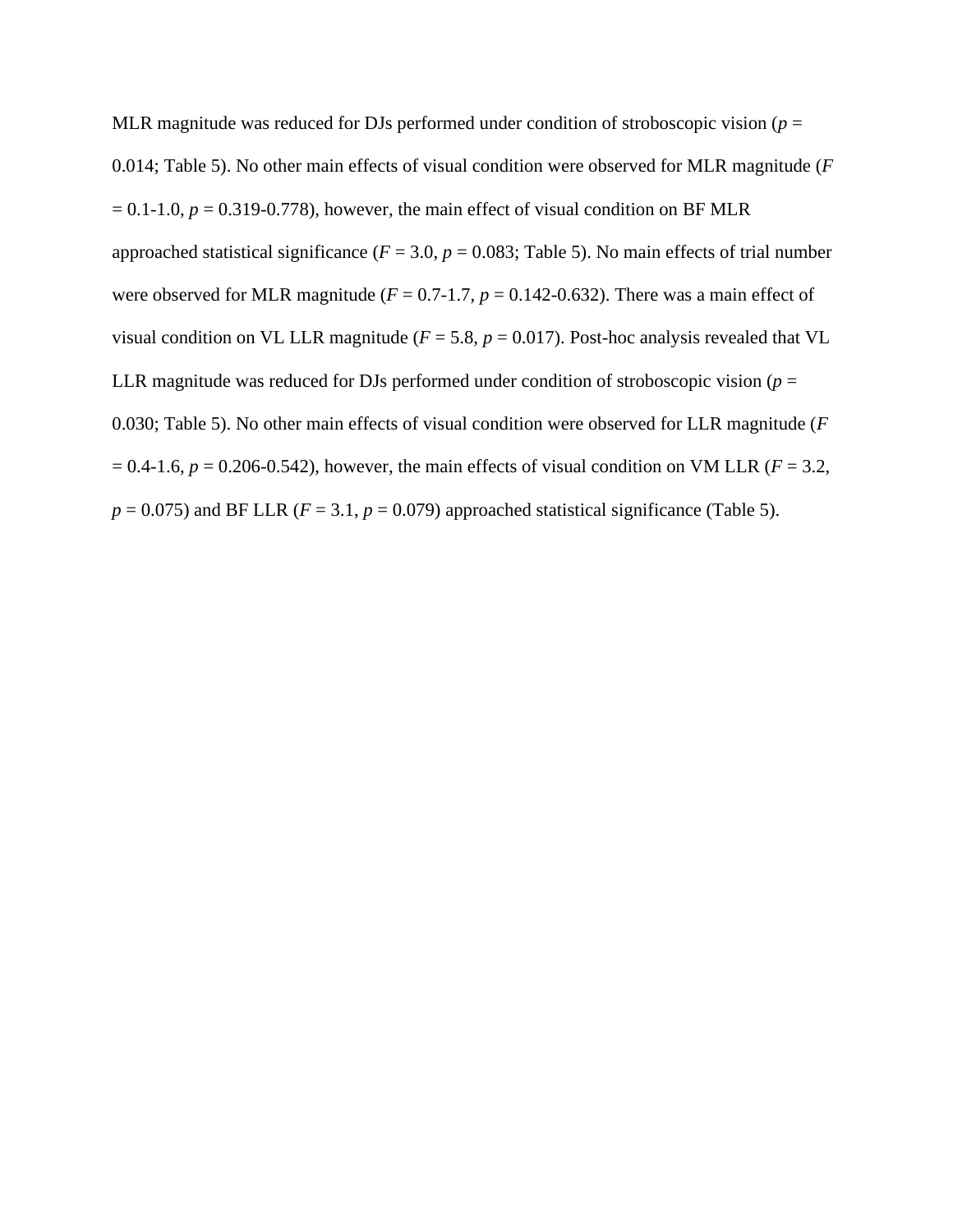| Measure       | Muscle    | <b>Full Vision</b> | Stroboscopic Vision   |
|---------------|-----------|--------------------|-----------------------|
|               | <b>VM</b> | 376.76 (302.92)    | 379.30 (340.75)       |
|               | <b>VL</b> | 305.29 (291.25)    | 334.17 $(369.66)^{Y}$ |
| Pre $(\mu V)$ | <b>BF</b> | 139.32 (198.07)    | 147.60 (207.89)       |
|               | <b>TA</b> | 242.79 (123.46)    | 241.34 (145.00)       |
|               | <b>GM</b> | 225.11 (114.82)    | 225.94 (114.77)       |
|               | VM        | 846.16 (630.22)    | 865.76 (650.52)       |
|               | <b>VL</b> | 613.22 (417.14)    | 602.75 (485.01)       |
| $SLR(\mu V)$  | <b>BF</b> | 336.75 (487.07)    | 393.72 (533.15)       |
|               | <b>TA</b> | 435.93 (250.43)    | 438.72 (233.69)       |
|               | <b>GM</b> | 172.12 (153.19)    | 157.65 (144.89)       |
|               | <b>VM</b> | 663.08 (489.32)    | 654.20 (445.49)       |
|               | <b>VL</b> | 522.50 (364.44)    | 553.93 (467.56)       |
| MLR $(\mu V)$ | BF        | 333.83 (604.82)    | 387.26 (668.96) $Y$   |
|               | <b>TA</b> | 455.44 (306.97)    | 391.18 (271.92)*      |
|               | <b>GM</b> | 184.53 (200.94)    | 179.99 (208.28)       |
|               | <b>VM</b> | 673.24 (489.39)    | 610.51 $(430.71)^Y$   |
|               | <b>VL</b> | 518.23 (402.95)    | 457.05 (359.28)*      |
| LLR $(\mu V)$ | <b>BF</b> | 271.64 (520.39)    | 323.03 (669.96) $Y$   |
|               | <b>TA</b> | 359.53 (279.72)    | 341.96 (299.31)       |
|               | <b>GM</b> | 189.39 (208.99)    | 212.81 (265.58)       |

Table 5. Central tendency and dispersion for RMS EMG measures.

\*Significantly different from full vision ( $p < 0.05$ ). <sup>¥</sup>Approached significance ( $p < 0.10$ ). RMS = root mean square; EMG = surface electromyography; Pre = pre-activation;  $SLR =$  short-latency response; MLR = medium-latency response; LLR = long-latency response;  $VM = vastus$ medialis;  $VL = v$  vastus lateralis;  $BF =$  biceps femoris;  $TA =$  tibialis anterior;  $GM =$  medial gastrocnemius.

#### **Discussion**

The purpose of this study was to investigate the contribution of online vision to DJ performance to better understand sensory integration from the perspective of feedforward and feedback motor control. Participants performed 6 trials of DJ under condition of full vision and 6 trials under condition of 3 Hz stroboscopic vision. The inter-trial reliability of dependent measures estimated from GRF and EMG data ranged from poor to excellent. Thus, dependent measures were averaged across 6 trials for each visual condition to mitigate the influence of inter-trial variability on statistical findings.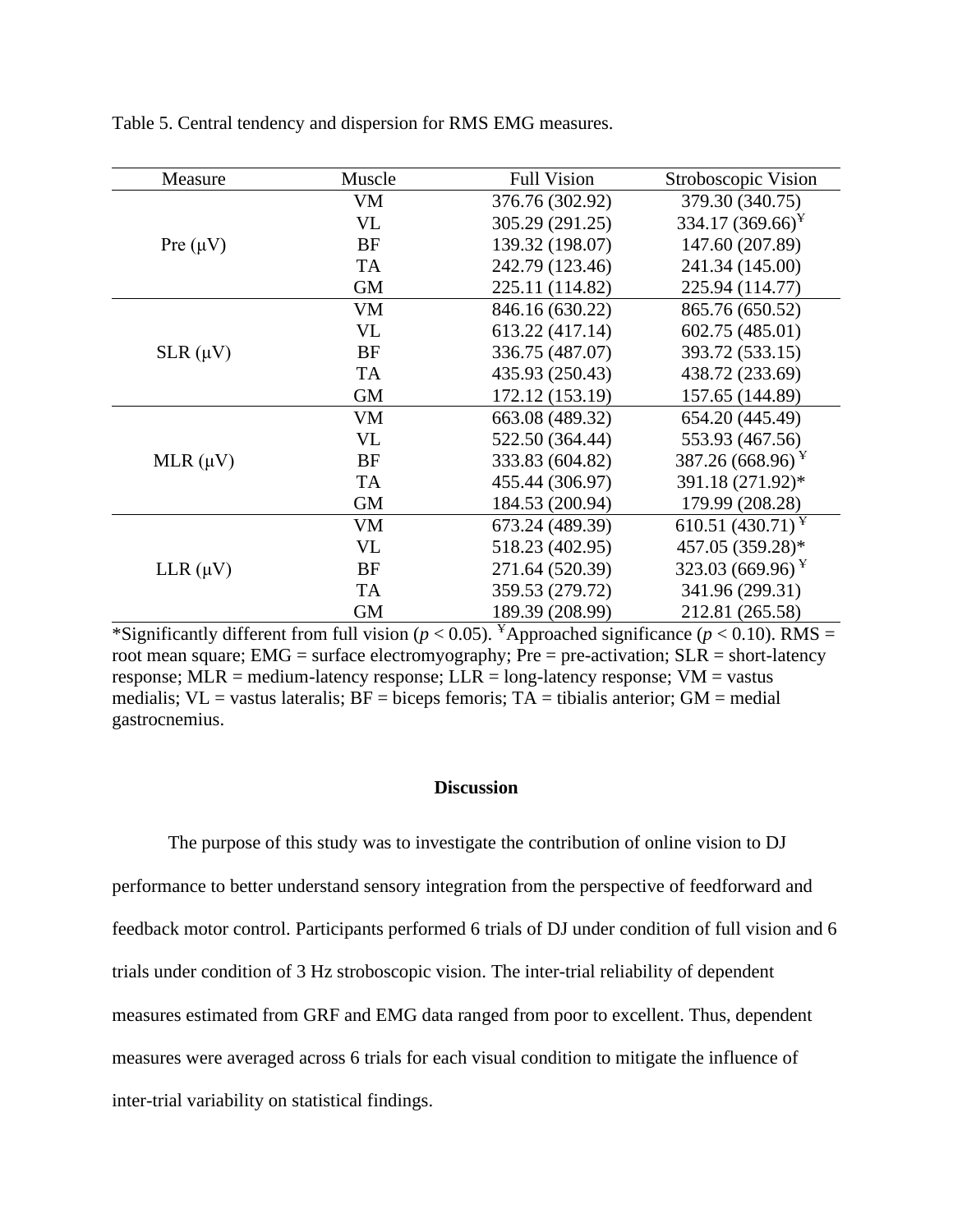Peak GRF was observed to be 6.4% greater in magnitude, on average, for DJs performed under condition of stroboscopic vision versus full vision. This finding, when paired with no observed change in RFD, suggests that the post-landing time to expression of peak GRF was longer in duration. The observed delay in achieving peak GRF for the experimental condition may be interpreted as an increase in the time taken for the body to begin controlling its downwards momentum post-touchdown via distribution of forces across musculoskeletal structures. Such a difference could also reflect the development of a mismatch between limb stiffness achieved pre-touchdown and landing impact momentum due to insufficient visual data available for central processing.

Lower limb stiffness is important during landing movements to direct the application of vertical forces away from fragile structures towards skeletal muscle as well as for explosive movements such as the DJ in priming tissue for effective use of the SSC. Stiffness provides resistance to compression resulting from the dynamic coordination of muscles and joints throughout the entire involved kinetic chain (Hughes & Watkins, 2008). Previous studies have shown higher magnitudes of stiffness to be associated with increased peak GRF achieved during landing (Shih et al., 2019). Vertical stiffness was not estimated in the present investigation yet increased peak GRF is suggestive of a potential increase in stiffness for DJs performed under condition of stroboscopic vision. It could be postulated based on these findings that visual afferents might be important for controlling the feedforward planning and optimization of limb stiffness during landing movements. When vision is restricted, the limbs may not reach an effective level of stiffness during landing resulting in the observed increase in peak GRF.

VL pre-activation EMG magnitude increased by 9.5%, on average, for DJs performed under condition of stroboscopic vision, a result that approached statistical significance. This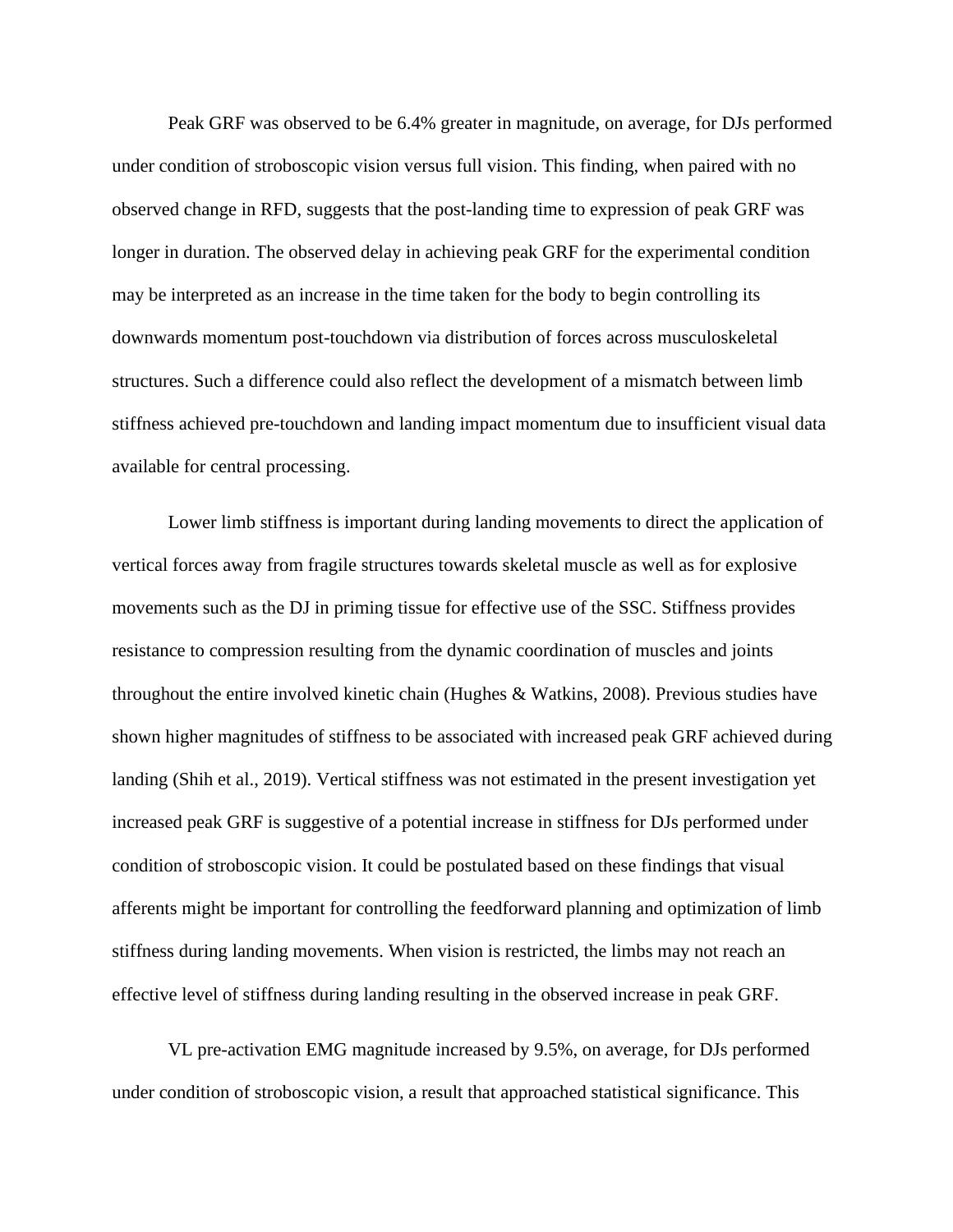finding suggests that participants expressed a tendency to pre-emptively stiffen the knee when DJs were performed with restricted vision, potentially as a protective strategy to compensate for less sensory information as well as a miscalculation of landing impact timing. The former explanation is consistent with the interpretation that increased peak GRF during DJ landing could potentially be explained by an increase in limb stiffness resulting from the intermittent removal of vision. This is also supported by Helm et al. (2019) who observed that anticipation of ground forces associated with different landing surfaces can influence joint stiffening prior to impact. It is possible that stroboscopic vision elicited neural activation indicative of a lack of confidence in the landing surface and a precautionary feedforward motor program was put forward, leading to preparatory adjustments in knee activation prior to landing.

Since RMS muscle activation magnitudes were estimated using preselected temporal bins, it is also possible that the trend of increased VL pre-activation magnitude was a result of the CNS misjudging the timing of landing impact with the ground. There is some evidence that vision can be functionally replaced in specific tasks by upweighting other sensory or learned timing information to support the judgement of fall height (Santello, 2005). This estimation of fall height helps the motor control system determine when to initiate pre-activation before ground contact (Santello, 2005). Pre-landing EMG onset timing has been observed to remain unchanged regardless of falling height (Galindo et al., 2009), which suggests that the motor control system adjusts pre-activation magnitude, rather than duration, in response to the perception of the magnitude of landing impact momentum. Given that the present investigation involved participants performing the DJ from a consistent box height with a landing surface that was visible across both the control and experimental conditions, it can be assumed that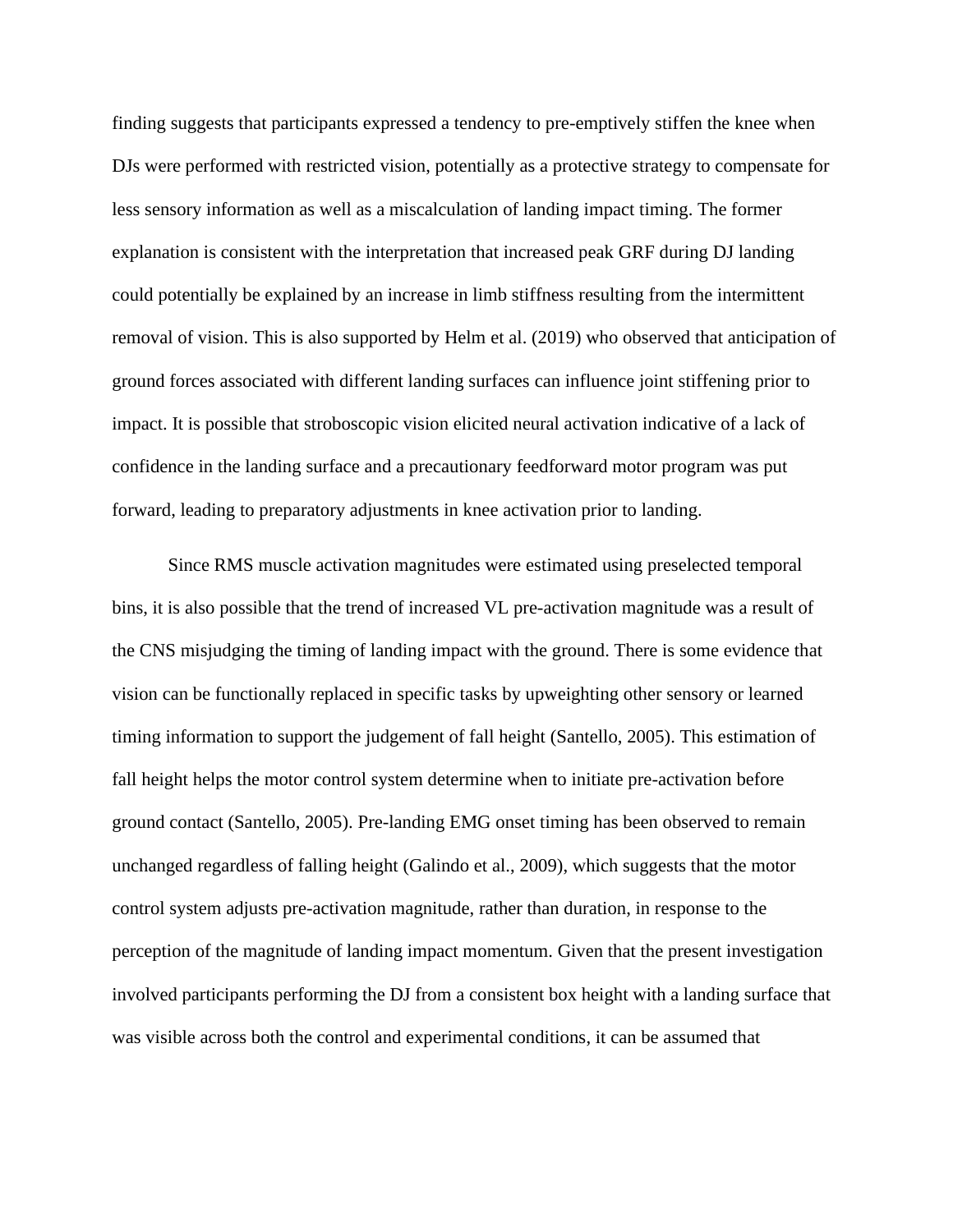stroboscopic vision likely influenced pre-activation magnitude to a greater extent than participants' estimation of when to initiate pre-activation.

After touchdown, there was a statistically significant 14.1% reduction in TA activation during the MLR, on average. While this result may be explained by reciprocal inhibition from increased potentiation of muscle spindles in the ankle extensors, we did not observe a concomitant increase in GM activation post-landing. It is suggested that muscle spindle feedback is more prominent in the soleus compared to the more superficial GM (Tucker & Türker, 2009). Thus, activation of the soleus stretch reflex during touchdown could be responsible for eliciting a spinal reflex arc resulting in inhibition of the TA, which would facilitate an increase in net joint torque towards plantarflexion. Prior evidence supports the notion that a reduction in TA activation magnitude could be a result of muscle spindle potentiation in the plantar flexors. For instance, Duncan & McDonagh (2000) observed post-landing EMG activity of the plantar flexors to be significantly reduced under condition of falling through an unexpected false floor in comparison with landing on a true floor. This suggests that post-landing EMG activation in the ankle is partially the result of load-dependent receptors such as muscle spindles which would explain our observed inhibition of dorsiflexors.

After touchdown, there was also a significant 11.8% reduction in VL activation during the LLR, on average, which occurred concomitantly with an average reduction of 9.3% in VM activation during the LLR that approached statistical significance. Notably, the trend toward decreased knee extensor activation during the LLR was accompanied by a 16% and 18.9% average increase in BF activation magnitude during the MLR and LLR, respectively. Although the increases in BF activation magnitude were findings that approached statistical significance, collectively the results are suggestive that DJs performed with stroboscopic vision involve a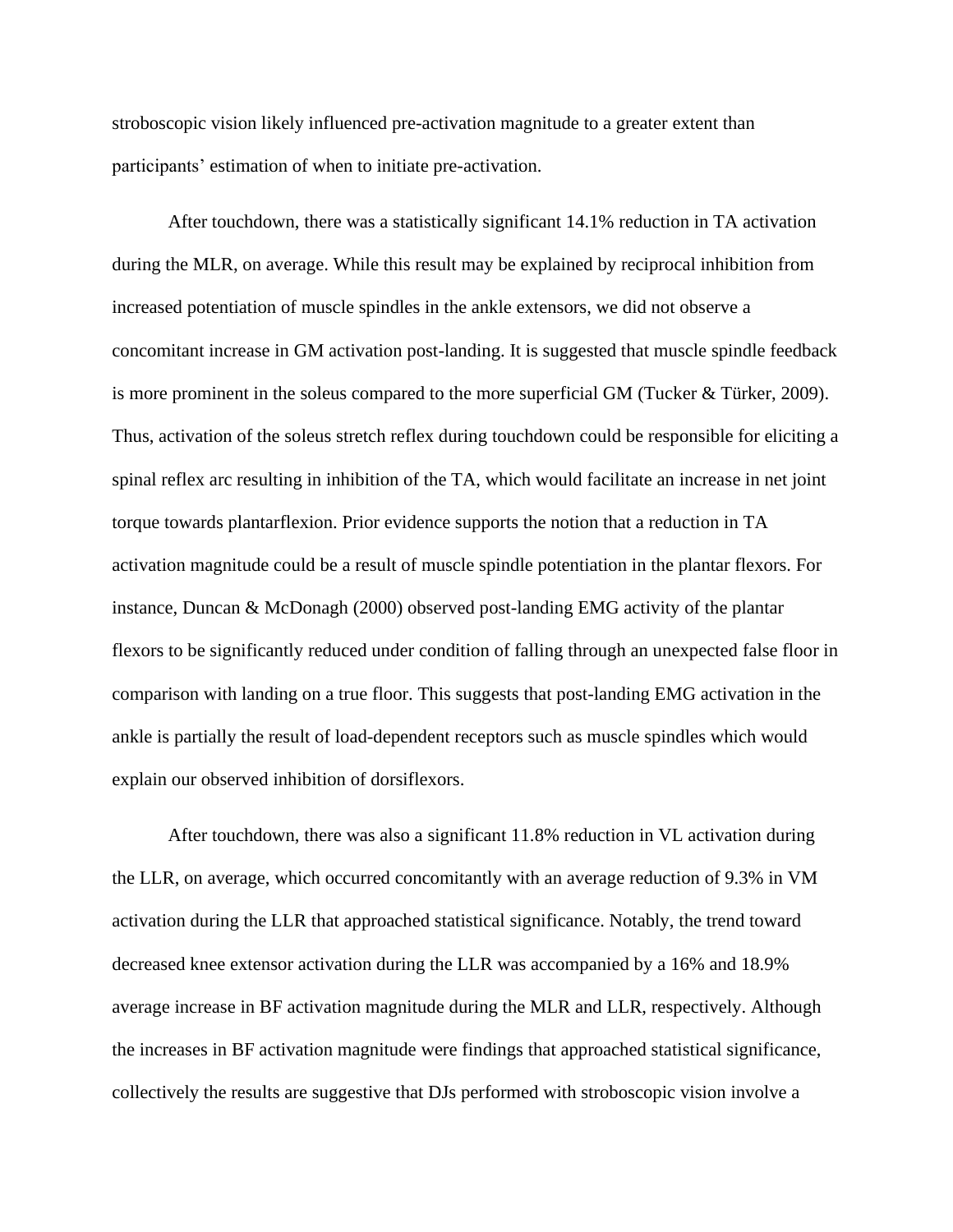greater hamstring to quad activation ratio elicited post-landing. Additional analysis may confirm this supposition, which would reflect a decrease in knee torque towards extension. Such a decrease would infer a softer landing impact through the knee with a greater proportion of stress possibly absorbed through either the hip or ankle joints.

From the results of the present investigation, it is difficult to decipher the role of vision in the feedforward and feedback control of the DJ. The trend toward increased VL pre-activation suggests that vision likely influences feedforward muscle activation specific to the optimization of limb stiffness in anticipation of landing impact. Thus, the intermittent removal of online vision may be a modulator of muscle pre-activation due to a change in sensory feedback, however it is unclear whether this change was in the feedforward instructions prior to the drop or rather were modifications to the feedforward program while in free fall.

Observed differences in post-landing EMG tended to occur during time intervals that fit with theoretical expectations. It is common for post-landing EMG response time windows to be selected so that inferences can be made about the sources of muscle activation. The later responses (LLR) can be thought to be more likely a result of long-loop pathways descending from the brain since they have the time to receive and process sensory data (Cordo, 1990), while the shorter time windows (SLR, MLR) would not have enough time to complete these loops and therefore can be inferred as mostly resulting from shorter-loop spinal pathways. No differences in activation magnitude were observed during the SLR across all recorded skeletal muscles showing a threshold of time required post-touchdown before tangible changes could be produced. Observed changes in the LLR intervals were less likely the result of differences in spinal reflex arc magnitude as the reported approximately 35-50ms of time required for dynamic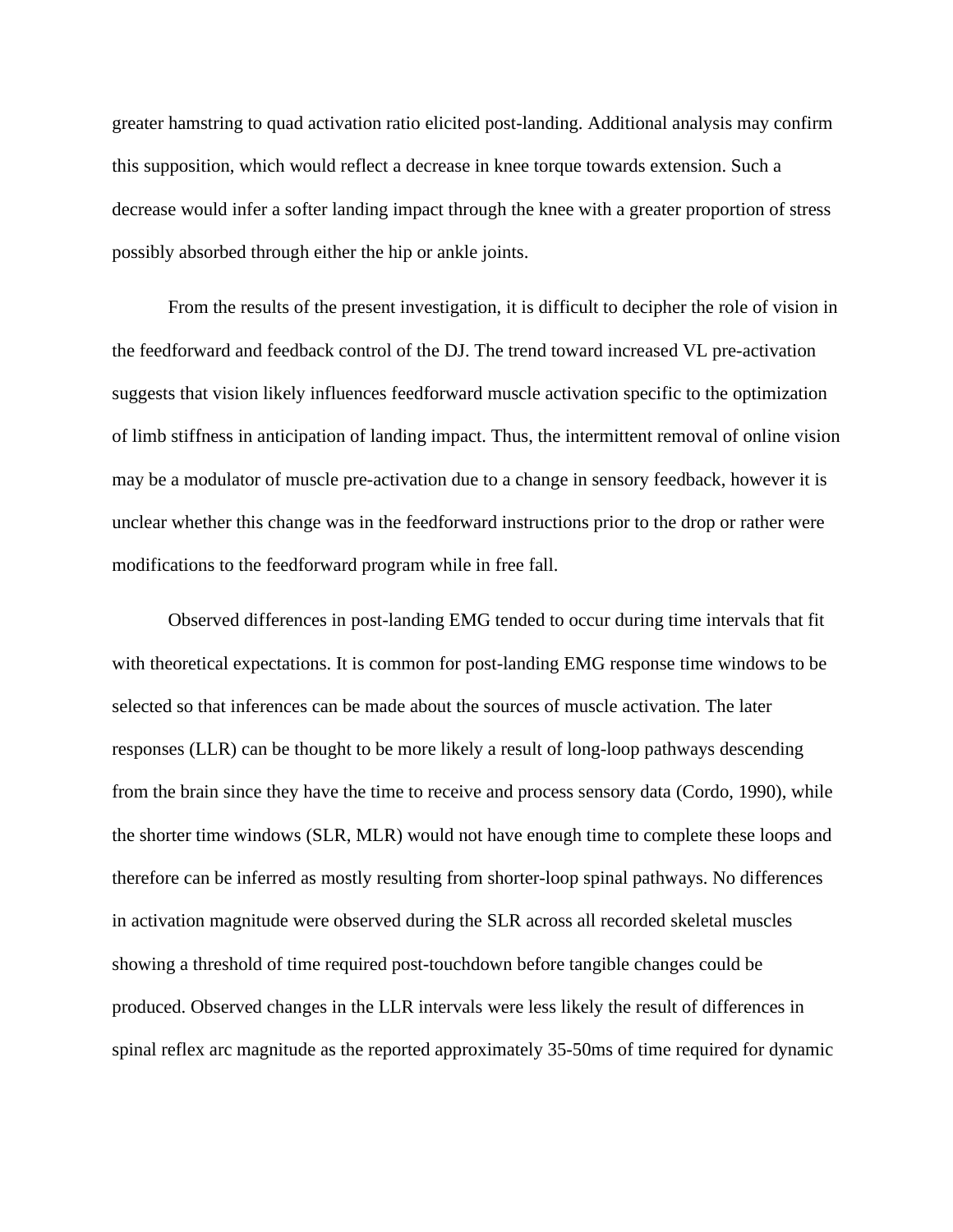intrafusal fibers of the muscle spindles to be activated (Santello, 2005) would have already passed and are more likely responsible for the changes seen in the MLR window.

The findings of the present investigation provide further insight into the motor control of landing impacts. Further investigation is needed to continue developing our understanding about how limited vision leads to an observed change in muscle activation and ground reaction forces. Data like this informs us more about how potential missed landings and injuries can occur in sport or falls during daily life and can also inform clinicians more about how to optimize programs to better treat and prevent such injury. A suggestion for additional study would be to evaluate stroboscopic eyewear within the context of efficacy as a tool to train athletes to be less reliant on vision. If stroboscopic occlusion can effectively replicate movement in a visually distracting athletic environment, then our findings mean it could be desirable to train athletes to be less reliant on vision to avoid this disruption and potential increased risk of injury.

There were some limitations to this study. First, we elected to use 3 Hz stroboscopic vision as opposed to lower frequency settings that occlude vision for longer durations of time and thus are considered higher intensity. It is possible that larger effects on GRF and EMG measures could have been observed with higher intensities of stroboscopic visual occlusion. For example, when compared with full vision, Kroll et al. (2020) observed larger effect sizes on RSI scores, jump height, ground contact time, peak GRF, and RFD when DJs were performed with a 1.75 Hz strobe intensity versus 4 Hz. We elected to use a 3 Hz strobe intensity since the drop height in the present investigation was more than 30% higher than the drop height from Kroll et al. (2020). Future studies may include DJs performed with varying levels of strobe intensity to identify whether there is a threshold of visual occlusion leading to more prominent effects on neuromuscular activation and foot-ground kinetics.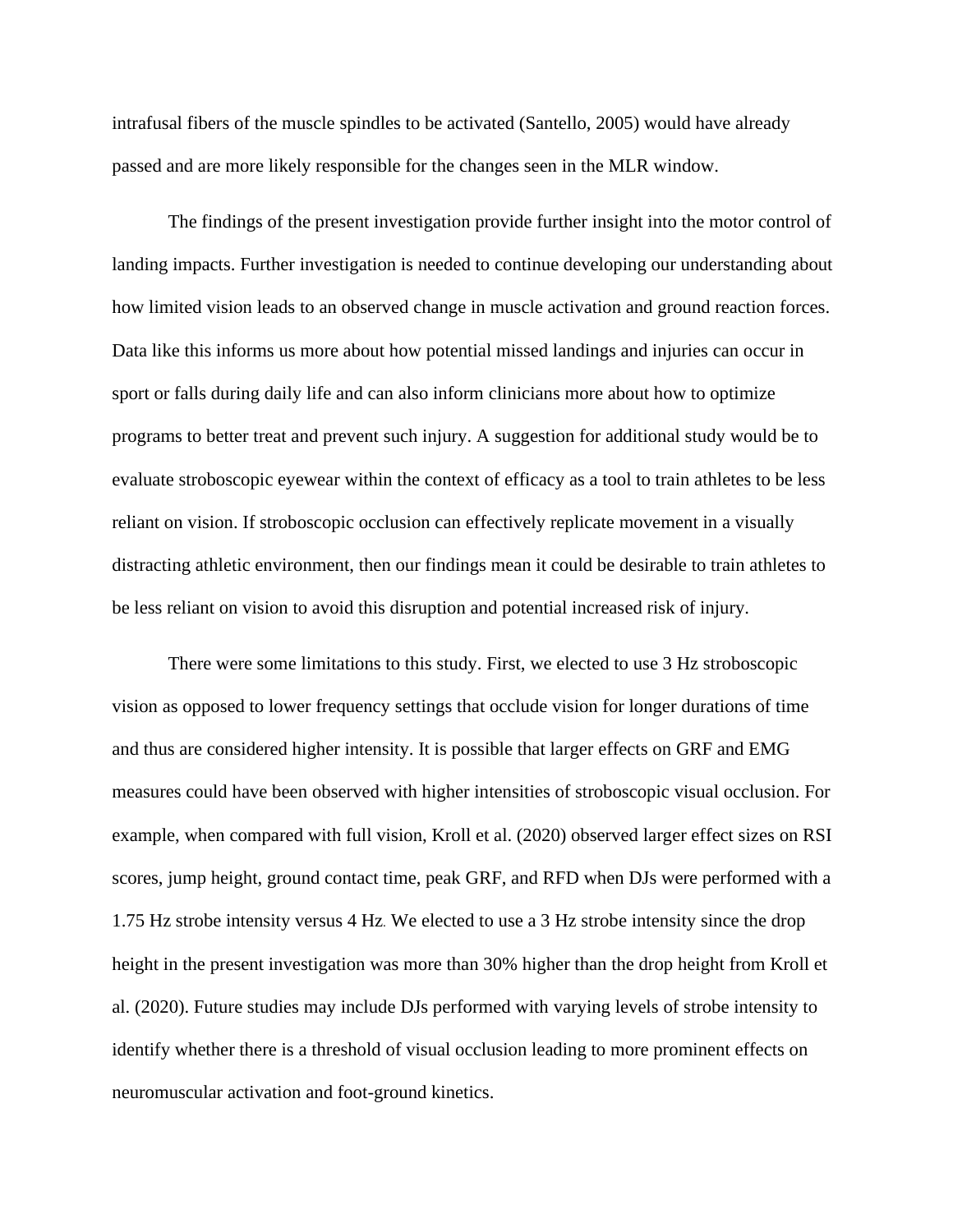A second limitation is that true drop height was not included as a possible covariate, or moderating, variable. Participants may have expressed a tendency to lower themselves more before dropping when performing DJs with stroboscopic vision as a protective mechanism, which has been observed previously for DJs performed at increasingly higher drop heights (Louder et al., 2019). Knowing that the dependent measures in the present investigation can be influenced by drop height (Santello, 2005), systematic differences in true drop height across visual conditions could lead to a misrepresentation of GRF and EMG signals, which may also lead to incorrect inferences regarding the effects of visual condition. Thus, it is suggested that future studies consider accounting for the true DJ drop height by controlling for this variable in statistical analysis.

A third limitation of the present investigation is that EMG RMS activation magnitudes were estimated from discrete time bins (e.g. pre, SLR, MLR, LLR), which may have affected the strength of statistical findings. While these time intervals are commonly used to organize EMG signals temporally to make inferences about neural origins, they are not rigid and were selected following a review of previous literature (Santello & McDonagh, 1998). Modifying the bin margins or processing EMG signals with alternative techniques (e.g. integrated EMG) may have led to different statistical findings.

Also important to note is that our study included 20 participants. Despite conducting an a priori power analysis, it is possible that this sample size did not provide a sufficient level of statistical power for detecting effects of stroboscopic vision that would have been observed with a larger sample size. Additionally, future studies may consider recruiting a sample comprised of a narrower margin of activity level or limited to a single biological sex. For instance, we included a mixed-sex sample in the present study, yet there are known differences in DJ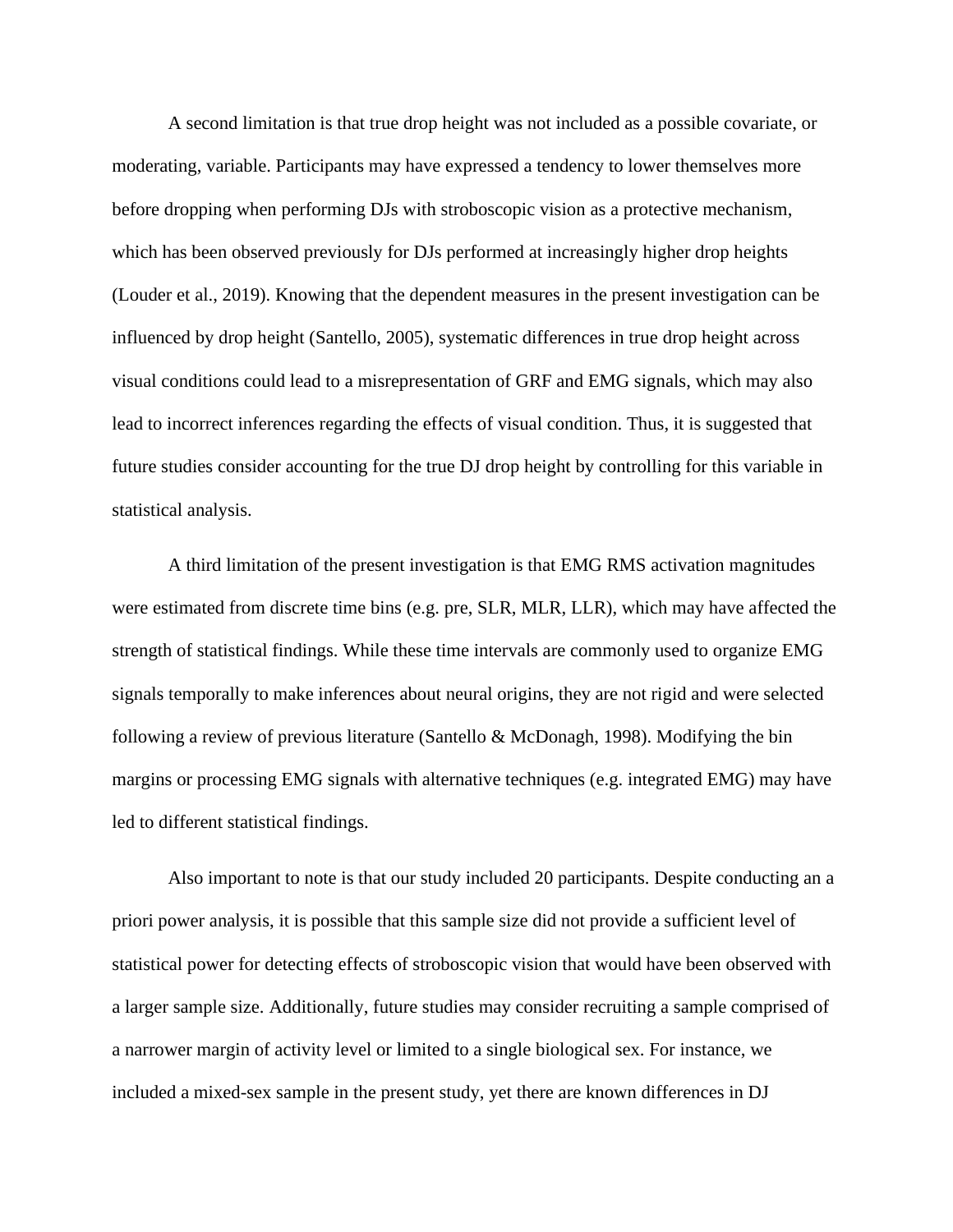performance across sexes (Polakovičová et al., 2018). Lastly, another suggestion for future investigation is to consider including kinetic and kinematic data at the joint level. From the perspective of replicating the present investigation, it would have been more informative to quantify the mechanics of the limbs in 3-dimensional space concomitant with the EMG latency responses. For instance, observable changes in joint-level mechanics may facilitate explanation of differences in muscle activation, which would allow greater inference into the effects of an experimental condition of stroboscopic vision on motor control.

#### **Conclusion**

It was hypothesized that performing the DJ under condition of stroboscopic vision would result in increased peak GRF, RFD, and PFR. Results confirmed that the hypothesis was correct regarding GRF, with an observed increase that was equivalent to approximately a third of normalized body weight, on average, under stroboscopic vision. Our hypothesis was not confirmed for RFD and PFR with no significant difference seen between conditions. It was also hypothesized that there would be a decrease in preparatory muscle activation prior to landing resulting from a more cautious motor plan selected under condition of stroboscopic vision. Our findings did not agree with these hypotheses as muscle activity was found to increase in the VL during descent under testing conditions. Lastly, it was hypothesized that post-landing muscle activation would decrease with the largest effects observed during the SLR. Our results showed that the stroboscopic condition seemed to have no effect on SLR while having significant effects on the MLR and LLR windows.

The findings from this study support the position that vision is important for the motor control of depth jumps within the context of both feedforward prediction and feedback correction. When viewed collectively, the trend toward increased VL pre-activation may have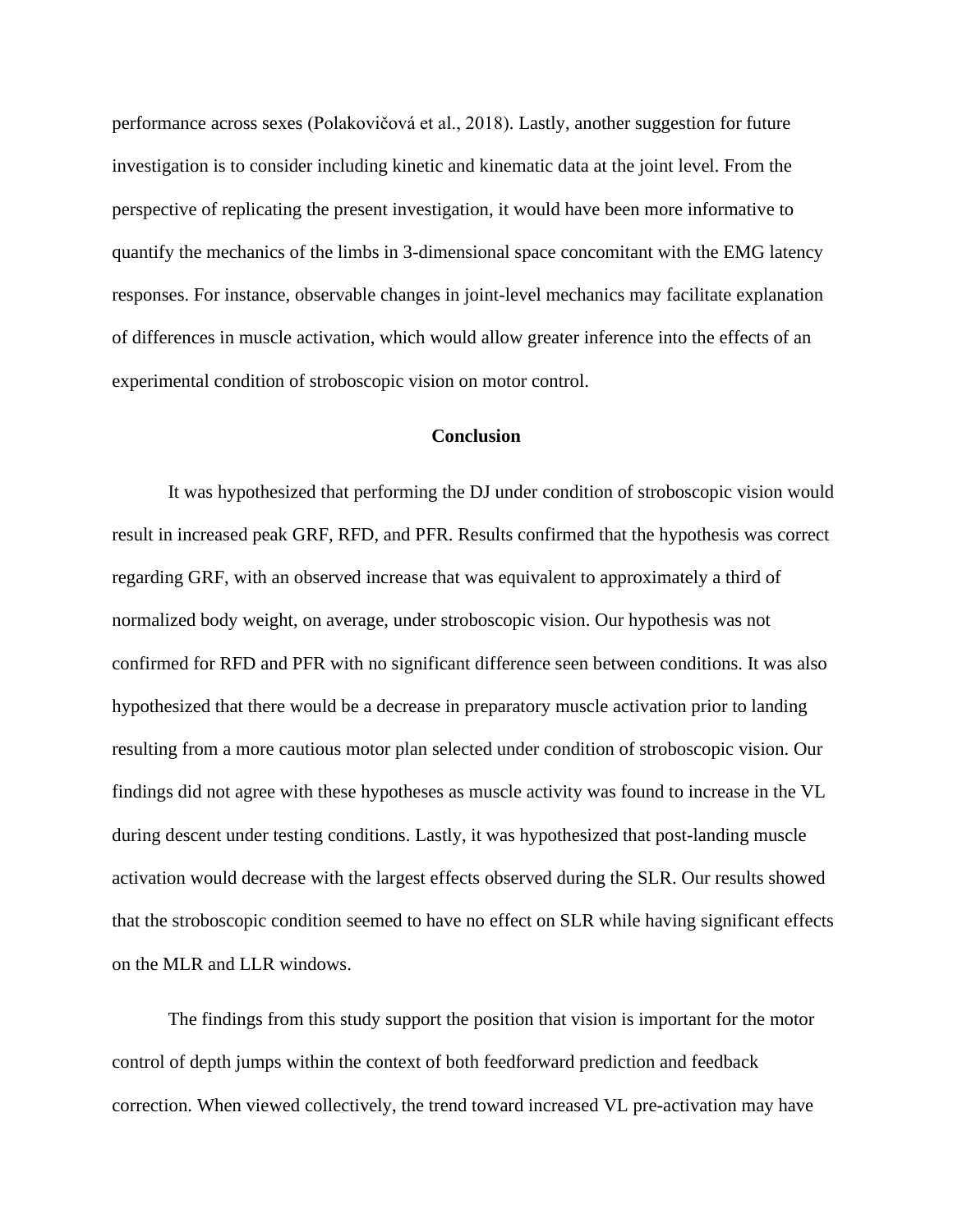contributed to an increase in peak GRF expressed during landing impact. This increase was responded to by subsequent changes in muscle activation with the TA being inhibited during the MLR window, and a higher hamstring to quad activation ratio being used during the LLR window. Using the DJ as a free-fall paradigm to replicate real life dynamic movements, the results of the present investigation further elucidate how visual disruption may lead to improper landings that could potentially contribute falls or injury in sport.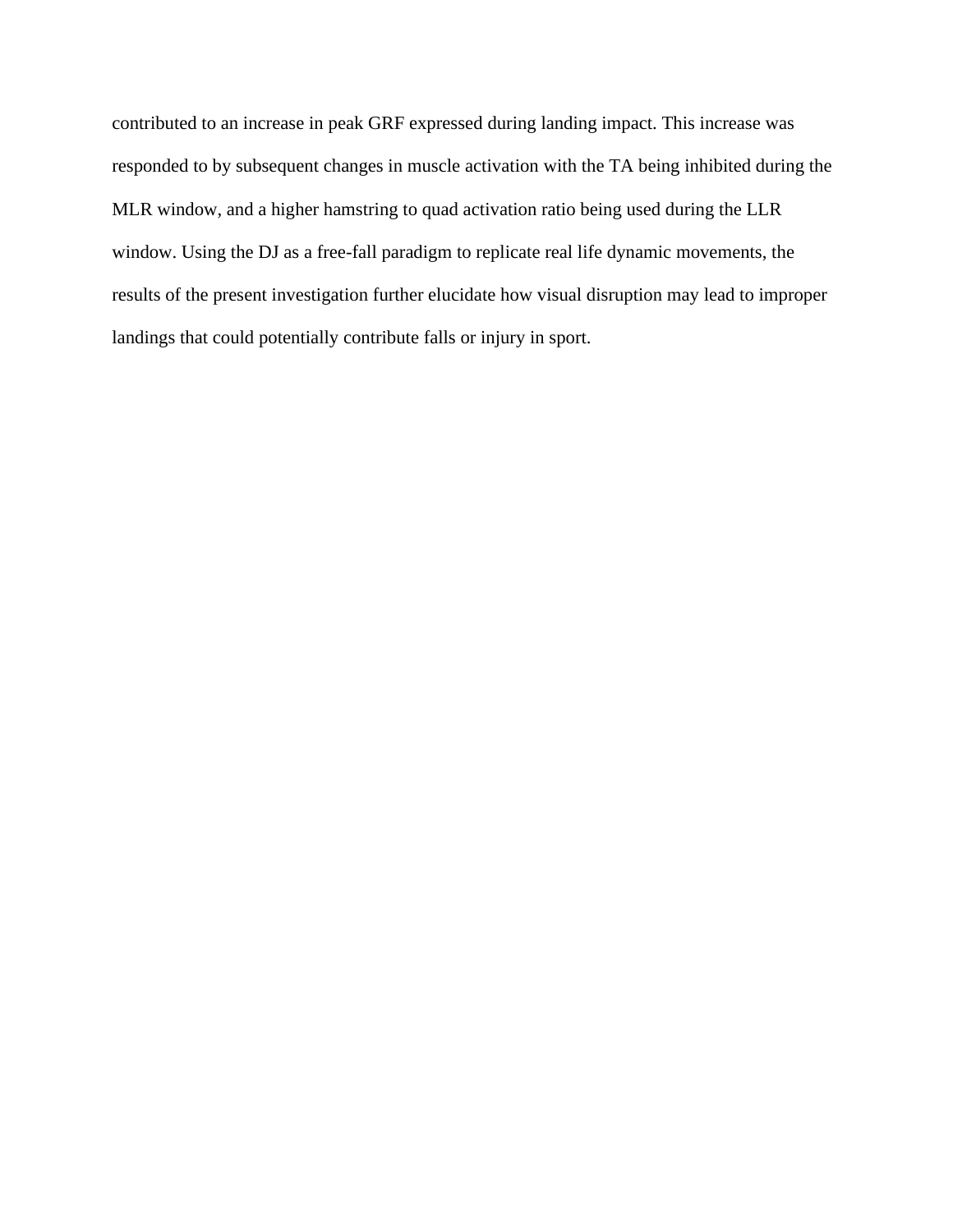#### References

- Baudry, S., & Duchateau, J. (2012). Age-related influence of vision and proprioception on Ia presynaptic inhibition in soleus muscle during upright stance. *The Journal of Physiology*, *590*(21), 5541–5554. https://doi.org/10.1113/jphysiol.2012.228932
- Cordo, P. J. (1990). Kinesthetic control of a multijoint movement sequence. *Journal of Neurophysiology*, *63*(1), 161–172. https://doi.org/10.1152/jn.1990.63.1.161
- Duncan, A., & McDonagh, M. J. (2000). Stretch reflex distinguished from pre-programmed muscle activations following landing impacts in man. *The Journal of Physiology*, *526 Pt 2*, 457–468. https://doi.org/10.1111/j.1469-7793.2000.t01-1-00457.x
- Duysens, J., Clarac, F., & Cruse, H. (2000). Load-Regulating Mechanisms in Gait and Posture: Comparative Aspects. *Physiological Reviews*, *80*(1), 83–133. https://doi.org/10.1152/physrev.2000.80.1.83
- Galindo, A., Barthèlemy, J., Ishikawa, M., Chavet, P., Martin, V., Avela, J., Komi, P. V., & Nicol, C. (2009). Neuromuscular control in landing from supra-maximal dropping height. *Journal of Applied Physiology*, *106*(2), 539–547.
- Grooms, D. R., Chaudhari, A., Page, S. J., Nichols-Larsen, D. S., & Onate, J. A. (2018). Visual-Motor Control of Drop Landing After Anterior Cruciate Ligament Reconstruction. *Journal of Athletic Training*, *53*(5), 486–496. https://doi.org/10.4085/1062-6050-178-16

https://doi.org/10.1152/japplphysiol.90776.2008

Haeufle, D. F. B., Schmortte, B., Geyer, H., Müller, R., & Schmitt, S. (2018). The Benefit of Combining Neuronal Feedback and Feed-Forward Control for Robustness in Step Down Perturbations of Simulated Human Walking Depends on the Muscle Function. *Frontiers in Computational Neuroscience*, *12*, 80. https://doi.org/10.3389/fncom.2018.00080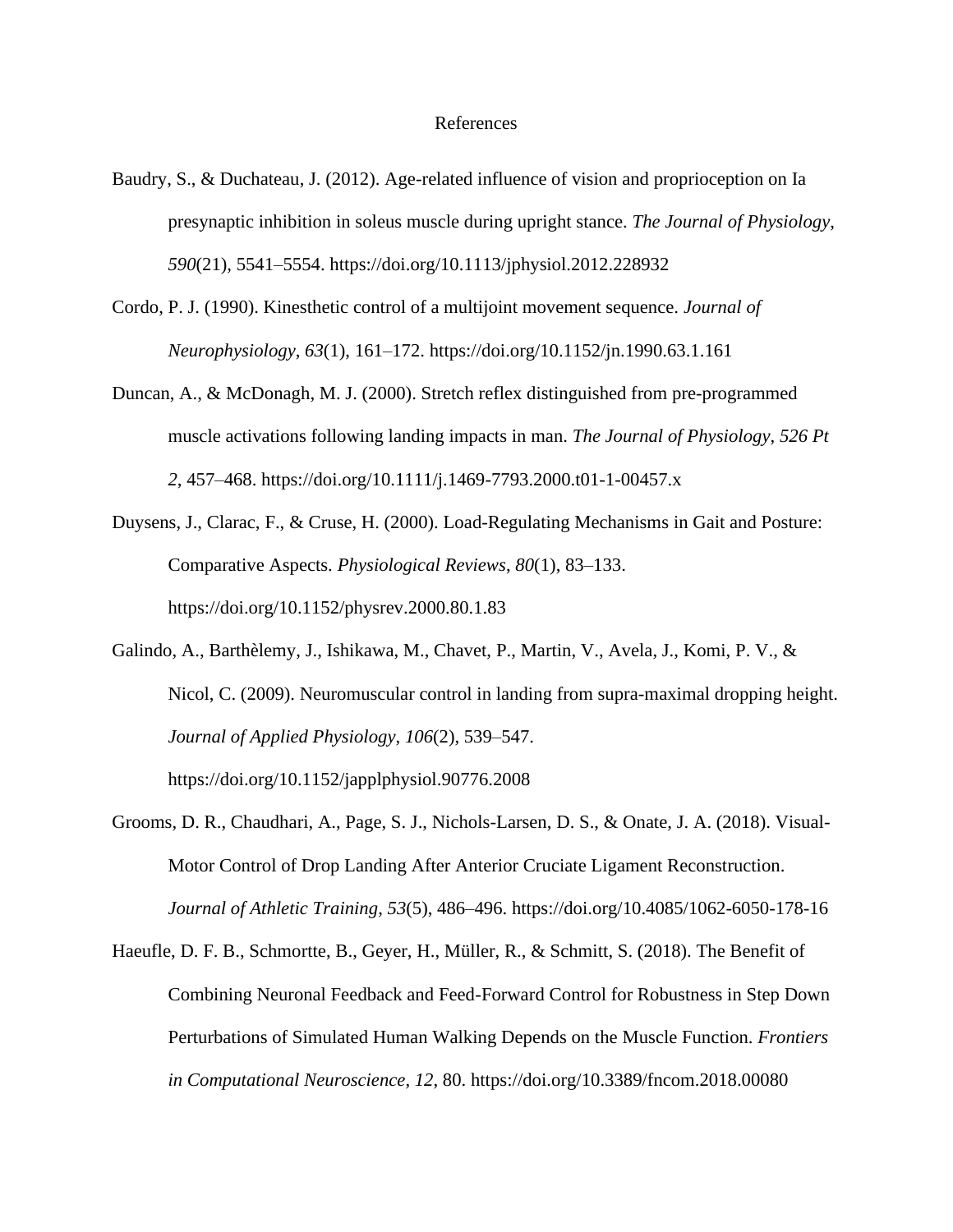- Helm, M., Ritzmann, R., Gollhofer, A., & Freyler, K. (2019). Anticipation modulates neuromechanics of drop jumps in known or unknown ground stiffness. *PloS One*, *14*(1), e0211276. https://doi.org/10.1371/journal.pone.0211276
- Hughes, G., & Watkins, J. (2008). Lower Limb Coordination and Stiffness During Landing from Volleyball Block Jumps. *Research in Sports Medicine*, *16*(2), 138–154. https://doi.org/10.1080/15438620802103999
- Kamibayashi, K., & Muro, M. (2006b). Modulation of pre-programmed muscle activation and stretch reflex to changes of contact surface and visual input during movement to absorb impact. *Journal of Electromyography and Kinesiology*, *16*(5), 432–439. https://doi.org/10.1016/j.jelekin.2005.09.004
- Kim, K.-M., Kim, J.-S., Oh, J., & Grooms, D. R. (2020). Stroboscopic Vision as a Dynamic Sensory Reweighting Alternative to the Sensory Organization Test. *Journal of Sport Rehabilitation*, 1–7. https://doi.org/10.1123/jsr.2019-0466
- Koo, T. K., & Li, M. Y. (2016). A Guideline of Selecting and Reporting Intraclass Correlation Coefficients for Reliability Research. *Journal of Chiropractic Medicine*, *15*(2), 155–163. https://doi.org/10.1016/j.jcm.2016.02.012
- Kroll, M., Preuss, J., Ness, B. M., Dolny, M., & Louder, T. (2020). Effect of stroboscopic vision on depth jump performance in female NCAA Division I volleyball athletes. *Sports Biomechanics*, 1–11. https://doi.org/10.1080/14763141.2020.1773917
- Kurtzer, I. L., Pruszynski, J. A., & Scott, S. H. (2008). Long-Latency Reflexes of the Human Arm Reflect an Internal Model of Limb Dynamics. *Current Biology*, *18*(6), 449–453. https://doi.org/10.1016/j.cub.2008.02.053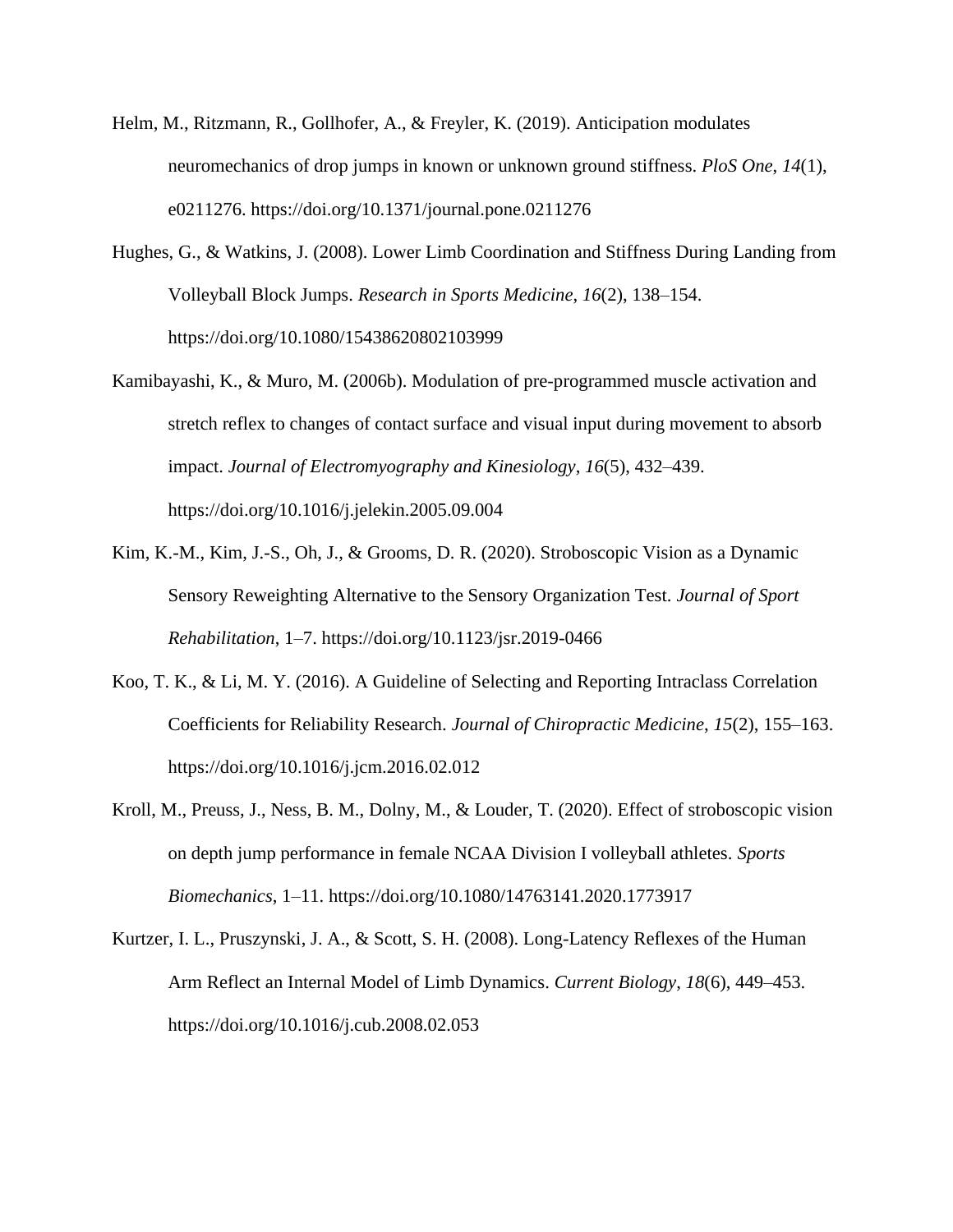- Li, S., Zhuang, C., Hao, M., He, X., Marquez, J. C., Niu, C. M., & Lan, N. (2015). Coordinated alpha and gamma control of muscles and spindles in movement and posture. *Frontiers in Computational Neuroscience*, *9*, 122. https://doi.org/10.3389/fncom.2015.00122
- Liebermann, D. G., & Goodman, D. (2007). Pre-landing muscle timing and post-landing effects of falling with continuous vision and in blindfold conditions. *Journal of Electromyography and Kinesiology*, *17*(2), 212–227. https://doi.org/10.1016/j.jelekin.2006.01.011
- Louder, T., Thompson, B. J., Banks, N., & Bressel, E. (2019). A Mixed-Methods Approach to Evaluating the Internal Validity of the Reactive Strength Index. *Sports (Basel, Switzerland)*, *7*(7), E157. https://doi.org/10.3390/sports7070157
- Mullineaux, D. R., Milner, C. E., Davis, I. S., & Hamill, J. (2006). Normalization of ground reaction forces. *Journal of Applied Biomechanics*, *22*(3), 230–233. https://doi.org/10.1123/jab.22.3.230
- Nashner, L., & Berthoz, A. (1978). Visual contribution to rapid motor responses during postural control. *Brain Research*, *150*(2), 403–407. https://doi.org/10.1016/0006-8993(78)90291- 3
- Polakovičová, M., Vavák, M., Ollé, R., Lehnert, M., & Sigmund, M. (2018). Vertical jump development in elite adolescent volleyball players: Effects of sex and age. *Acta Gymnica*, *48*(3), 115–120. https://doi.org/10.5507/ag.2018.016
- Santello, M. (2005). Review of motor control mechanisms underlying impact absorption from falls. *Gait & Posture*, *21*(1), 85–94. https://doi.org/10.1016/j.gaitpost.2004.01.005